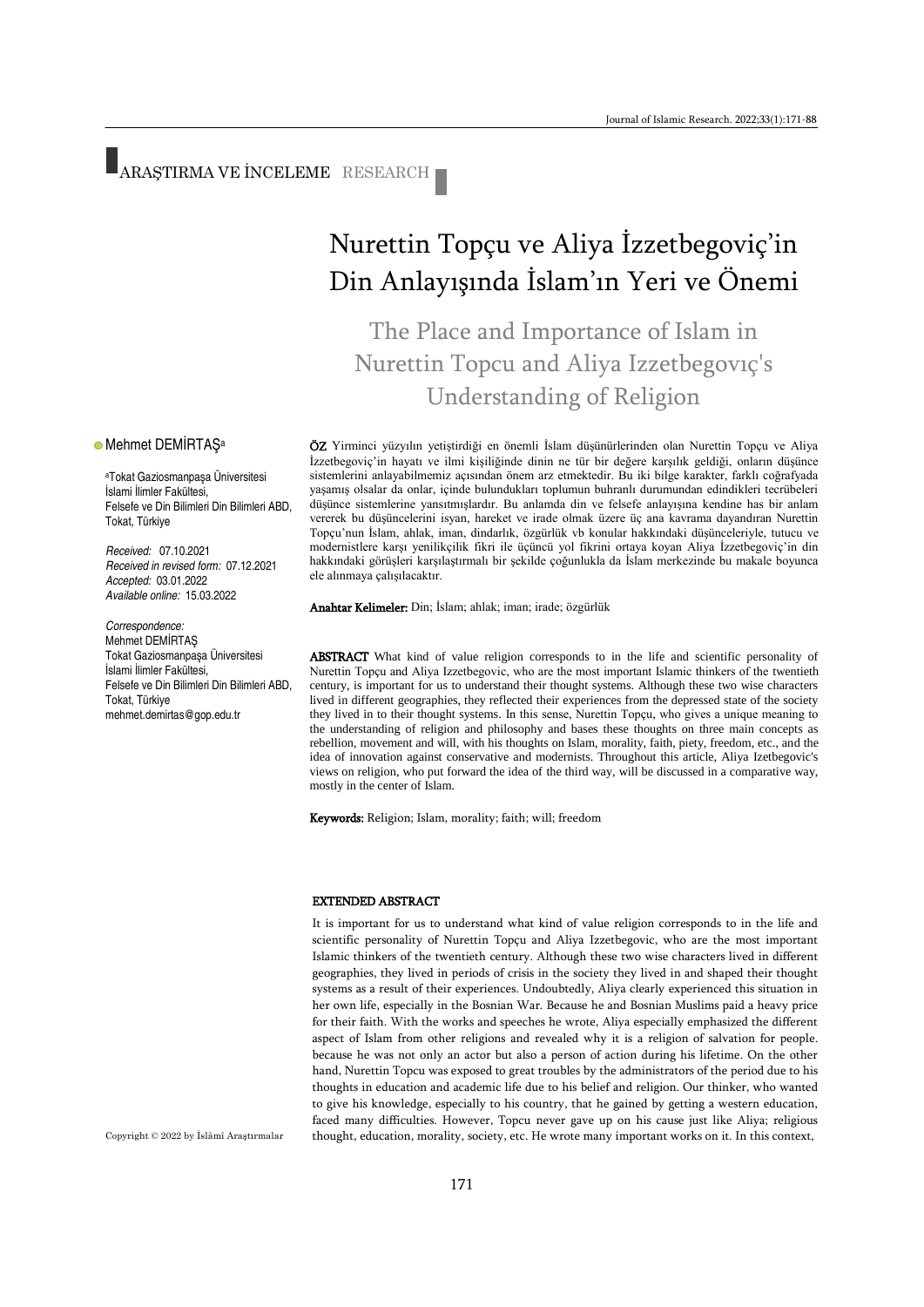this study aims to systematically reveal the conception of religion in the world of thought of these two thinkers, who pioneered with their ideas in our recent history. Undoubtedly, the common concern of both of our thinkers is to re-awaken the Islamic geography, which has fallen into an unconscious Islamic life. Because almost all of the Islamic countries (except for a few countries) were colonized during their lifetime, especially at the beginning of the 20th century, and Muslim societies were rendered incapable of governing themselves. Naturally, in the face of this situation, some people sought the cause of backwardness in Islam. Here, two of our thinkers, trying to find a solution to these dilemmas of the Islamic world, rebelled against the understanding that puts the blame for backwardness on Islam, arguing that the problem does not stem from Islam, that this claim is not a valid claim and that it is a false inference, and that the main reason is that Muslims' own laziness and interruption of thinking, especially science and they pointed out that it was due to the fact that they were not in a race in technique. In this way, they chose Islam as the center of their thoughts; They have been in an effort to reveal solutions to basic issues such as existence, knowledge, value, morality and society. Obviously, based on this idea, Topçu adopted a traditionalist understanding of Islam based on rebellion against the material world, while Aliya adopted the idea of the "third way" to get rid of the destructive effects of the West. This awakening expected in the Islamic world is actually a reaction against the destructive attitude of the mechanized material world, with the instinct of protecting its own identity. While Aliya is distant to mysticism, Topçu, on the contrary, has an understanding of unity of being. It is mostly about civilization, science, culture, art, etc. By taking a stance on the side of balance in matters, emphasizing that these fields are not at odds with each other, on the contrary, they have common aspects, it concludes that the alleged conflict is not a very realistic one. Topçu, on the other hand, tries to look at matters more spiritually/ideally and religiously. Both of our thinkers have never compromised on human freedom. They even claimed that the will, which is the source of freedom, is the only evidence for the existence of God.

in denilince genelde iman, ibadet ve ahlaktan oluşan bir düşünce yapısı akla gelir. Bu üç özelliği sayesinde din, inananlarına bir yaşama tarzı sunar ve onları belli bir fikir birliği etrafında toplayarak bir dünya görüşü ortaya koyar. Bununla birlikte özellikle ilahi dinler insanların akıllarına takılan bazı sorulara ve problemlere mesela, Allah, âlem, insan, ruh, ölüm ve ötesi, mutluluk vb. hakkında cevaplar verir. İşte dinin çok geniş bir yelpazede fikirler ileri sürmesi onu fert ve cemiyet hayatı üzerinde çok güçlü bir tesire sahip kılar. D

Diğer taraftan din, insanı doğumundan ölümüne hatta daha ötesine kadar kuşatıp bütün problemlerine çözüm getirme iddiası taşır ve inananlarına kurtuluş vaat ederek öteki dünyada ebedi bir mutluluğu yaşayacaklarını söyler. Bu da insanlar tarafından dinin çok önemli bir olgu olarak görülmesine neden olur. Kuşkusuz insanın akıllı bir varlık olması onu diğer canlılardan ayırt eden en önemli özelliğidir. Akıl ve akıllı olmanın en bariz özelliği ise düşünmektir. Ancak bunun yanında insan sadece düşünen ve akleden bir varlık değildir. Bilakis o, fıtrattan gelen bazı yetileriyle inanma duygusu taşıyan da bir varlıktır. Zira insan, duygu ve düşünce dünyasını kuşatan varlıkları anlamak ve anlamlandırmak ister. Öyle ki o, bu âlemde kendini ve diğer varlıkları müşahede ettikten sonra benliğini bulmaya, evrendeki yerini anlamaya çalışır. İnsan merak duygusuyla girmiş olduğu bu sorgulama sürecinde hem kendini hem diğer varlıkları hem de hakikatin ne olduğu hususunda arayış içinde olur. İşte o, zihninde bazı soruların cevabını ararken Tanrı ve din olgusu ile karşı karşıya kalır. Çünkü insan, sonlu ve sınırlı bir varlık olduğu için onun akletme kapasitesi de sınırlıdır. Bu bağlamda insanın aklını aşan ya da akılüstü olarak kabul edilen konularla ilgili soru ve problemler hususunda dinin çözüm önerileri bulunmaktadır.

Bu görüşler ekseninde İslam dünyasının farklı coğrafyalarda yaşamış olsalar da 20. Yüzyılda yetiştirdiği iki bilge karakterin din tasavvurunu bu çalışmada mukayeseli bir şekilde ele almanın düşünce dünyamıza zenginlik katacağını düşünmekteyiz.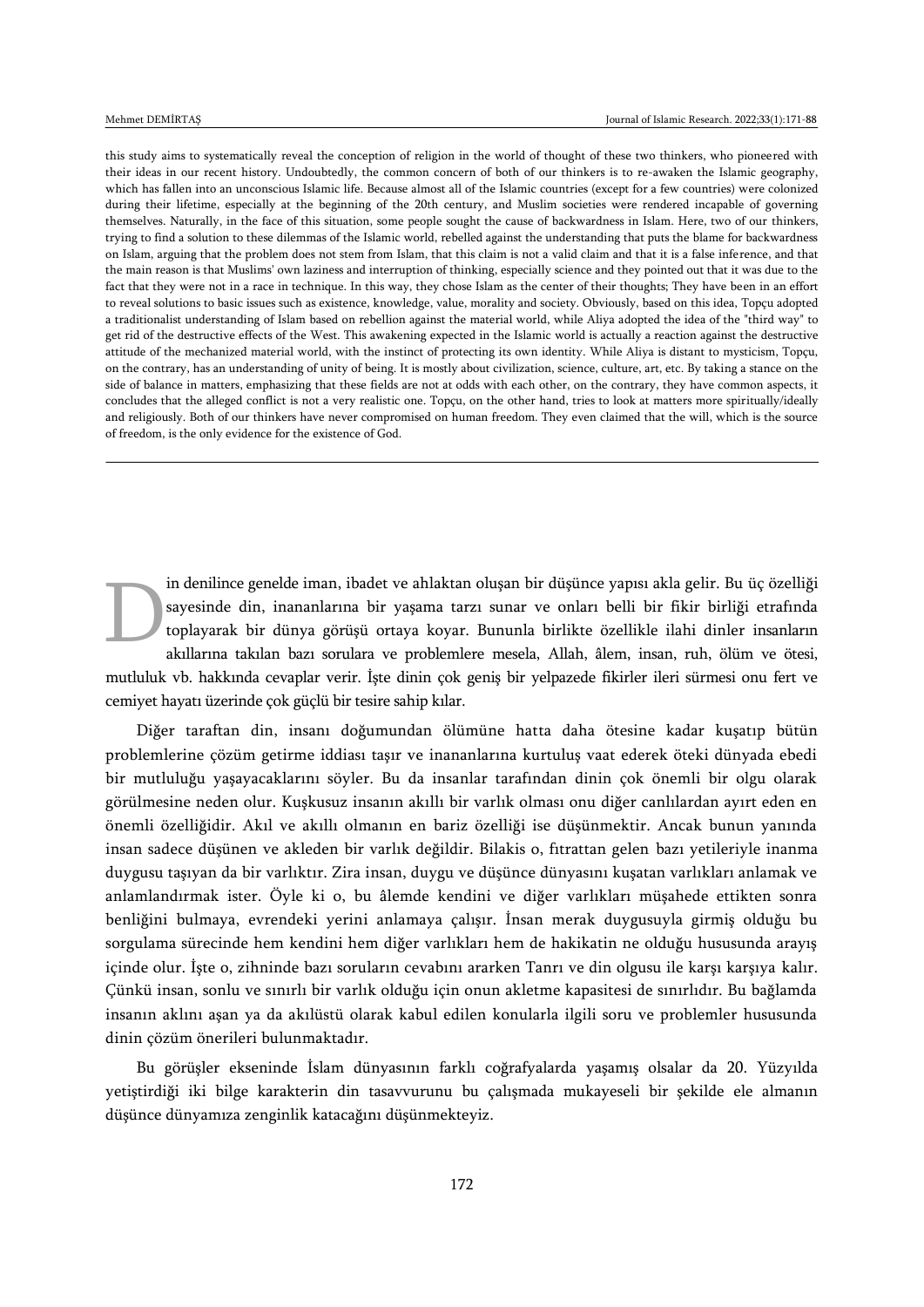### 1. TOPÇU'NUN DİN TASAVVURU

#### A. İMAN AÇISINDAN

Topçu'nun din anlayışının merkezinde Allah'a inanmak en başta gelir. Zira Allah hem tabiatın hem de tabiatüstü varlıkların kaynağı ve düzenleyicisidir.<sup>1</sup> Ona göre insanlar Allah tasavvuruna ulaşma yolunda kâinata ve kendilerine hâkim olan bir güç ve kudretin olduğu düşüncesine sahip olurlarsa o zaman Onun var olduğuna da ulaşabilirler. Zira insan aklı sayesinde kâinata dikkatini çevirdiğinde orada hüküm süren ilahi bir kudretin varlığını anlayabilir. Yani Topçu için dinin ana unsurunun iman, özellikle de Allah'a iman olduğu hususu önceliklidir. Ancak düşünürümüz açısından iman, varlık ve düşüncenin bütün kuvvetleriyle kendi konusunu kucaklayan benliğin, bir kabarıp büyümesi hali olarak açıklar. Ona göre iman bu anlamda aşkla özdeştir. Çünkü her ikisinde de kişinin kendinden başka birine bütün kuvvetleriyle teslimiyeti söz konusudur.<sup>2</sup>

Kuşkusuz bilimde böyle bir yöntem yoktur. Özellikle pozitif bilimler dış dünyayı duyularla ve deneyle tanırlar. Felsefe ise deneyin üstüne yükselerek aklın bilgisiyle hakikat arayışına girişir. Din alanı ise tıpkı Topçu'nun işaret ettiği üzere aklın yanında aşk ve ilhamın dünyasıdır. Duyularla akıl, dini hayata disiplin ve düzen sağlayıcı dış unsurlardır. Onlar dinin özüne götürmezler. Topçu'ya göre dindeki akıl sadece bir disiplin gücüdür. Dinde esas olan imandır. İman dışarıdan bilgi vermez. Onda, dışarıdan edindiğimiz bilgiler birer semboldür. İman, ruhu varlıkla birleştirmek suretiyle bizzat onun hayatını yaşatır. Topçu, imanı aşkın eseri olarak görür ve aşkın olmadığı yerde imanın da olamayacağını, olsa da bunun taklitten ibaret olacağını ifade eder.<sup>3</sup>

Topçu'ya göre iman, bir inancın ruhumuza sürekli bulunması ve hayatımıza hükmetmesidir.<sup>4</sup> Kuşkusuz her inanç iman değildir. İnançta bir önermeye "evet" dersiniz, ancak bu dada iman haline gelmiş sayılmaz. İman aşamasında bu inanç formuna gelmiş olan durum tam bir bağlılıkla tasdik edilip, şüpheden azade olursa o zaman artık iman olmuştur diyebiliriz. Topçu'da haklı olarak imanın basitçe bir inanç olmadığına dikkat çeker.

Diğer taraftan Topçu, imanın bir bakıma mistik yönü olduğu iddiasındadır. Ona göre iman mistik olmaya can atar. Zira dindeki iman, kişinin öncelikle dış dünyadan hareketle kendini tanımasından müteşekkildir. Bu bağlamda Topçu, dinin metafizik bir boyutu olduğunu ileri sürerek onun felsefeyle metot bakımından farklı olduğuna hükmeder. Öyle ki düşünürümüz açısından dinin yöntemi sorgulayıcı akıl değil; bilakis ondan faydalanan ruhî bir tecrübedir.<sup>5</sup> Hatta bu tecrübede Topçu, şuur ve dış dünya ikiliğinin ortadan kalktığını, bunların aynileştiğini ve ikisinin tek bir varlık haline geldiğini iddia eder. Bu bağlamda o, inanmayı benliğin varlıklar üzerine doğru yaptığı bir hareket olarak görür. Burada ruh tabiata uzanır ve onu tabir-i caizse istila eder. <sup>6</sup>

Ancak Topçu'nun bu fikirlerinden hareketle onun inançta akla gerek olmadığı gibi bir şeyi ima ettiği düşünülmemelidir. Ona göre inançta akıl dışılık yoktur. Bilakis inanç, aklın en yüce hareketidir. Hatta imanın temelinde akıl vardır. Öyle ki düşünürümüz aklın önemi ile ilgili bu görüşünü "Hareket Dergisinde" Aklın Saltanatı başlığı altında şu şekilde anlatır:

<sup>&</sup>lt;sup>1</sup> Mustafa Kök, Nurettin Topçu'da Din Felsefesi, Dergâh yayınları, İstanbul 1995, s. 59.

<sup>&</sup>lt;sup>2</sup> Nurettin Topçu, İradenin Davası, Dergâh Yayınları, İstanbul 1998, s. 62.

<sup>&</sup>lt;sup>3</sup> Nurettin Topçu, İslam ve İnsan-Mevlâna ve Tasavvuf, Dergâh Yayınları, İstanbul 1998, s. 147.

<sup>4</sup> Kök, Nurettin Topçu'da Din Felsefesi, s. 49.

<sup>5</sup> Nurettin Topçu, Ahlak Nizamı, Dergâh Yayınları 8. baskı, İstanbul 2015. s. 81.

<sup>&</sup>lt;sup>6</sup> Nurettin Topçu, Var olmak, Dergâh Yayınları, 2. baskı, İstanbul 1997, s. 22-23.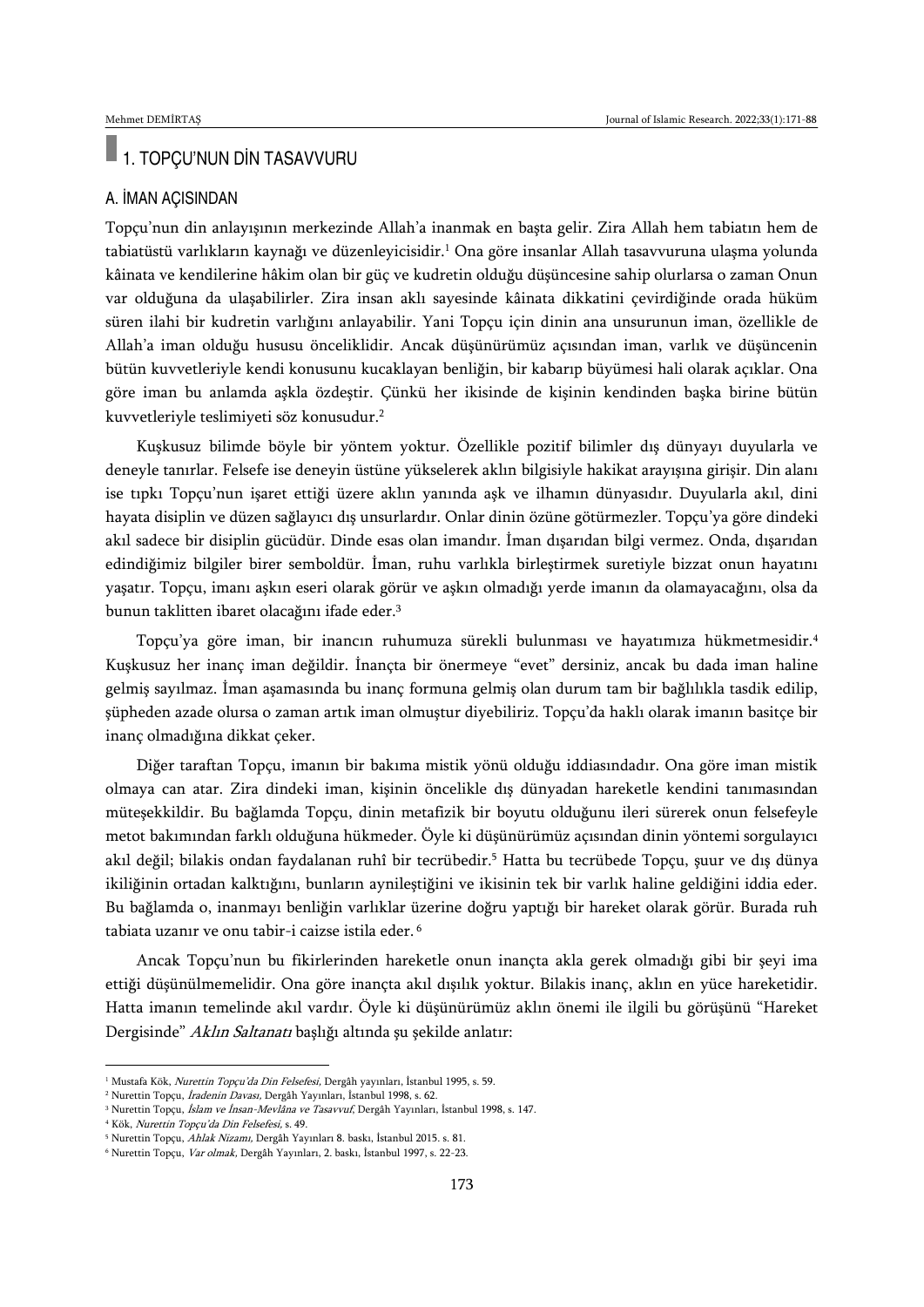"Benlik dünyasına sımsıkı gömülmüş olan aklımız, her alanda ilk mürşidimizdir. Eşyadan aldığı duyu verileriyle vücuttan topladığı hisleri birleştirip hükümler, yani bilgi meydana getiren akıl, duyu ve hislere mağlup olmayarak menfaat endişesinden sıyrılır ve böylelikle ilim yapar. Aklın menfaat gütmeksizin "tanımak için tanımak" ideali onun harika bir özelliğidir. Bu özellik, aklın yapısında dine benzer bir sırrın bulunduğunu ortaya koyuyor. Ondaki bu ilahi eseri tanımayanlar için akıl, sadece bir vasıtadır. Teknik, inkılap ve kazanç vasıtası…" 7

Aklın önemini bu şekilde açıklayan düşünürümüz, dini sadece bir zekâ ya da duygu işi olarak görenlere de sert eleştiriler yapar. Ona göre dini sadece duyguya hasredenler tıpkı kilise ya da mescitlerde güzel sesle din musikisi dinlerken bol bol gözyaşı dökenler veya cehennem ateşinin kızgınlığından korkarak secdeye kapananların durumunu yansıtırlar. Öyle ki Topçu için din ne sadece duygu ne de sadece zekâ işidir. Bilakis dinde bu ikisinin üstünde bir "irade" hadisesi söz konusudur. Bu da nihayetinde bizim irademizin Allah'ın iradesine bağlanmasıyla alakalı bir husustur.<sup>8</sup> İşte bu irade hem zekâyı hem de duyguyu kapsar.

#### B. İRADE AÇISINDAN

Nurettin Topçu, insan yaşamında iradenin çok önemli bir etken olduğunu ifade eder ve insanın iradesi ile değer kazandığını ileri sürer. Zira ona göre irade içimizden dışa çevrilen itici kuvvetlerle frenleyici kuvvetler arasında şuurlu bir denkleşmedir. Ondaki dengeyi sağlayan ferdin yaşadığı çeşitli duyularla ferde dışarıdan yüklenen emirler ve tazyiklerdir. Burada duygular itici kuvveti harekete geçirmekle yol alırken, emir ve tazyiklerse frenleyici kuvveti idare ederler. Topçu, işte tam bu noktada bu iki kuvvetin ortasında hareketlerimizin meydana geldiğini ifade eder. Öyle ki insanın kaderi de bu çarpışmanın sınırında gerçekleşir. Frenleyici kuvveler, hareketlerimizi çemberleyen determinizm planı içinde yer alırlar. Topçu'ya göre insan bu dairenin içerisinde kendini esir hisseder. Izdırapların kaynağı da içimizdeki ilk itilişlere karşı koyan bu yabancı kuvvetlerdir. Bizim olan kuvvetlerde duygularımızın kaynağından fışkıran itici kuvvetlerdir. Kısacası düşünürümüz açısından irade bizim dış dünyaya karşı koyduğumuz içsel kuvvettir.<sup>9</sup> Topçu bu konuyla ilgili düşüncelerini şu şekilde ortaya koyar:

"İradenin eseri olan her hareket mükemmele, daha mükemmele bir özlemdir. Bu iradenin kendisini denediği bir egzersizdir. En küçük gayreti gerektiren bir harekete bile vücudun bütün kuvvetleri birleşir. Hareket bir iç hali, dışa yayılmak üzere içimizde aniden doğan bir kuvvettir. İnsanın kendi dışına çıkma gayreti, sonradan kazandığı bütün eğilimlerine, bütün uzvi alışkanlıklarına karşı mücadele etmekten ibarettir. Hareket saf bir kendiliğinden oluş değil, engellenmiş bir kendiliğinden oluştur. O, ferdi iradenin adeta bir özeti gibidir. İnsan, kendini ancak hareketin içinde tanır ve sonra hareket ondan bir yaprak gibi kopar. İnsan, kendini ve eşyayı hareket ederek tanır." 10

Topçu'ya göre din, sonsuzluk iradesini kazanma egzersiziyle başlar. Din yolundaki irade, iradelerin gerçek sahibi olan Allah'a yönelmekle sonsuzluğun iradesini kazandıran duyguları yaşatır. Zira Allah en büyük iradedir. Din yolunda ilerleyen irade bizi sonsuz kudretin iradesine iştirak ettirir. Düşünürümüz

<sup>7</sup> Nurettin Topçu, "Aklın Saltanatı", Hareket Dergisi, 1953, sayı: 5, s. 4-8.

<sup>&</sup>lt;sup>8</sup> Topçu, İradenin Davası, s. 64.

<sup>9</sup> Topçu, İradenin Davası, s. 13-14.

<sup>&</sup>lt;sup>10</sup> Nurettin Topçu, İsyan Ahlakı, Dergâh Yayınları, İstanbul 1995, s. 25.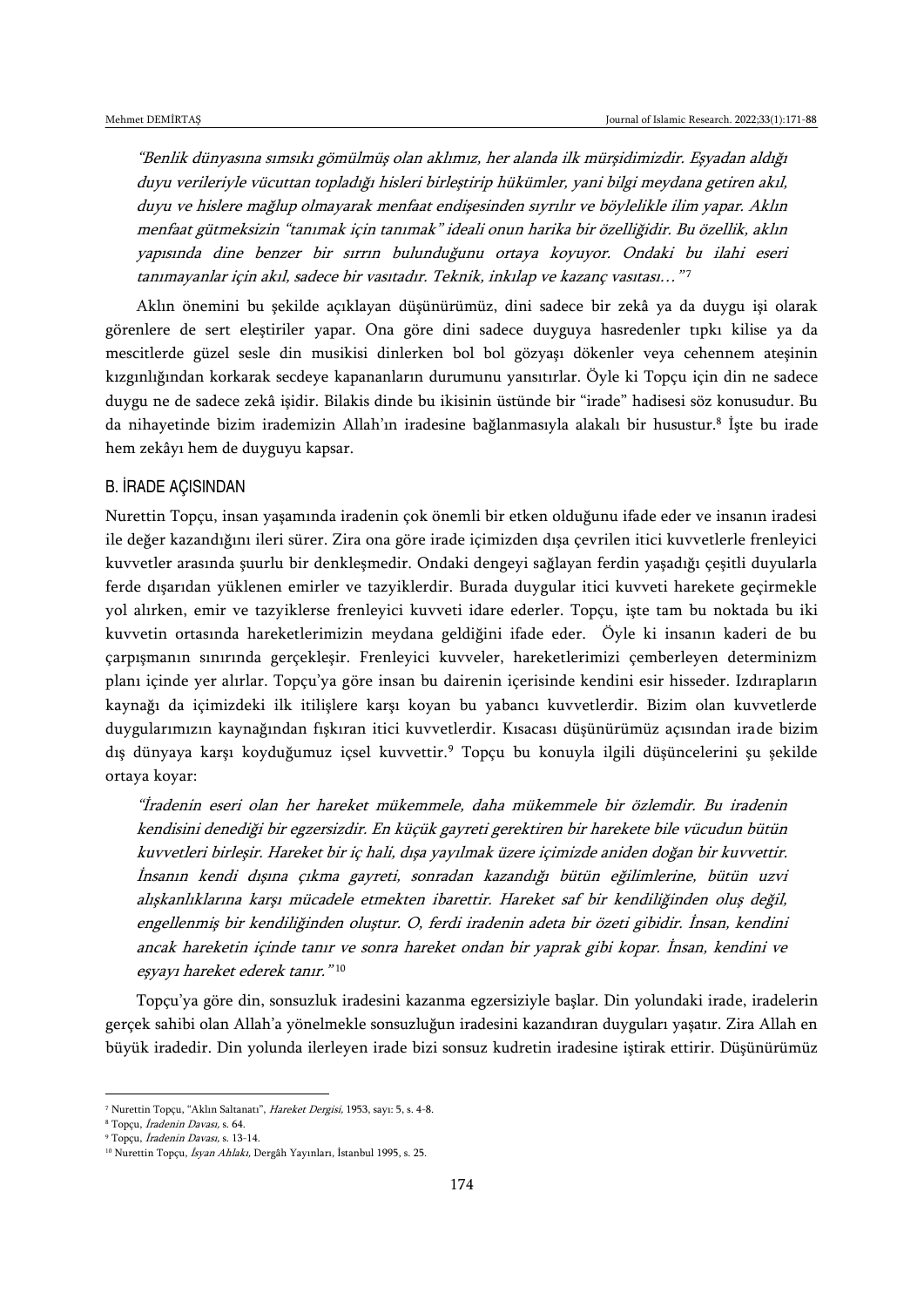açısından dinde kurtuluşun, selametin asıl manası budur. Bu bağlamda Topçu'nun en fazla itiraz ettiği husus, dini sadece bir takım katı emir ve yasaklar bütünü diye almanın onu anlamamak olduğudur. Hatta o, bu düşüncelerini şu örnekle açıklar: "Hırka ve sakal öptüren nakilci ve nasscı hoca ile dini anlamayan pozitivist kafa aynı sapkınlıkta ve aynı gaflette birleşiyorlar."<sup>11</sup>

Aslında Topçu'nun bu düşüncelerinin arkasında onun doktora yaparken fikirlerinden çokça etkilendiği Fransız düşünür Blondel'in hareket felsefesinin etkisi vardır. Zira bu felsefede hareket kaba bir güç, içgüdü davranışı ya da basit bir refleksten ibaret değildir. Bilakis hareket denilince her türlü insani faaliyet; ahlaki, metafizik, estetik, bilimsel ya da dini aktiviteler akla gelir. Zorunlu varlık bile bizim hareketlerimizde ya da hareketlerimizin kaynağındaki irade de içkin olarak bulunmaktadır. Yani aşkınlık bizde içkinlik olarak bulunur. Bu aşkınlığı ortaya koyan da harekettir. İşte Topçu bu düşüncelerden esinlenerek ruhî bir aktivite olan her hareketi "mükemmele, daha mükemmele" bir özlem olarak değerlendirir. Bu noktada filozofumuz açısından Allah'ın hareketi bizim hareketimizden ayrılmaz. İlahi irade aile, millet, medeniyet isteyen ferdin bütün hareketlerinde, hatta en inançsız harekette bile sonsuzluk endişesi vardır. Yani Topçu, tabiatüstüne ulaşamayan her hareketi eksik, kusurlu ve hatalı bulur. Bu noktada o, iradenin hareket özgürlüğünü, tabiat determinizmine ve sosyal düzene isyanda bulur.<sup>12</sup>

Topçu'ya göre Allah'ın iradesi kazanıldığı nispette insanın gözünde dünya metaının değeri kaybolur ve onlar kendiliğinden bizi bırakıp silinerek çekilirler. Düşünürümüz fani iradeler yerine Allah'a teslim olmuş iradenin kurtuluşa vesile olacağı kanaatindedir.<sup>13</sup> Bu düşünceleriyle aslında o, mistik yaşamın dinin kaynağı olduğu görüşünü ileri sürmektedir. Hatta ona göre çokluktan birliğe kavuşma veya ruhun Allah'la birleşmesi olarak nitelenen durum mistik deneme olarak görülür. Mesela, peygamberimizin vahyi Topçu açısından mistik bir olaydır. Hatta "miraç" hadisesi de dinin temelinde mistik birleşmenin en yüksek mertebesidir. Ayrıca ibadetler de mümini Allah'ın huzuruna yükseltmeye hazırlar.<sup>14</sup>

Nihayetinde Topçu'nun din anlayışında bireysel dini tecrübenin ya da mistik düşüncenin çok önemli bir yeri vardır. Ona göre Kur'an'ın birçok ayeti derin bir mistik vahyin sırlarını bize vermektedir. Hz. Muhammed'in (s.a.s.) kendisi de samimi ve sürekli bir çile doldurucu hayatı geçiren "Allah'ın tutkun bir aşığı idi." Özellikle tasavvufa Topçu'nun penceresinden bakıldığında tasavvuf, Müslüman dünyaya enginlikle yayılmış ve asırlarca Müslüman cemiyetine kudretini vererek birlik ve bütünlüğü sağlamıştır. Bunun yanı sıra tasavvuf, sadece derin bir düşünüşten ibaret olmayıp, bilakis pratik hayatta halkın yaşamına nüfuz ederek adalet duygusunu pekiştirmiştir. Hatta Topçu tasavvufun gelenekleri birleştirici bir güç olarak dinin gelecek kuşaklara taşınmasında öncü bir rol oynadığını ileri sürer.<sup>15</sup>

#### C. AHLAK VE DİNDARLIK AÇISINDAN

Topçu'ya göre dinde gerek bireysel dini yaşantı gerekse ahlâk, dinin en önemli saç ayağını oluşturan ana unsurlardan biridir. Ona göre ahlakın gayesi insanın ruhunu temizleyerek yükseltmek ve sonsuza doğru yöneltmektir. Bu anlamda düşünürümüze göre insanın içyapısı esasında hayvanlardan farklı olmayan istekler, hırslar ve arzularla doludur. Dinin insandan talep ettiği şey, hem bu dünyada hem de ahirette mutlu olmak için bütün bu istek ve arzularından kendini kurtarma yolunda mücadele

<sup>11</sup> Topçu, İradenin Davası, s.14.

<sup>&</sup>lt;sup>12</sup> Ali Osman Gündoğan, "Topçu ve Hareket Felsefesi", Hece Dergisi, 2006, sayı: 109, s. 17-20.

<sup>13</sup> Topçu, s. 64-65. <sup>14</sup> Topçu, s. 67.

<sup>15</sup> Topçu, s. 68.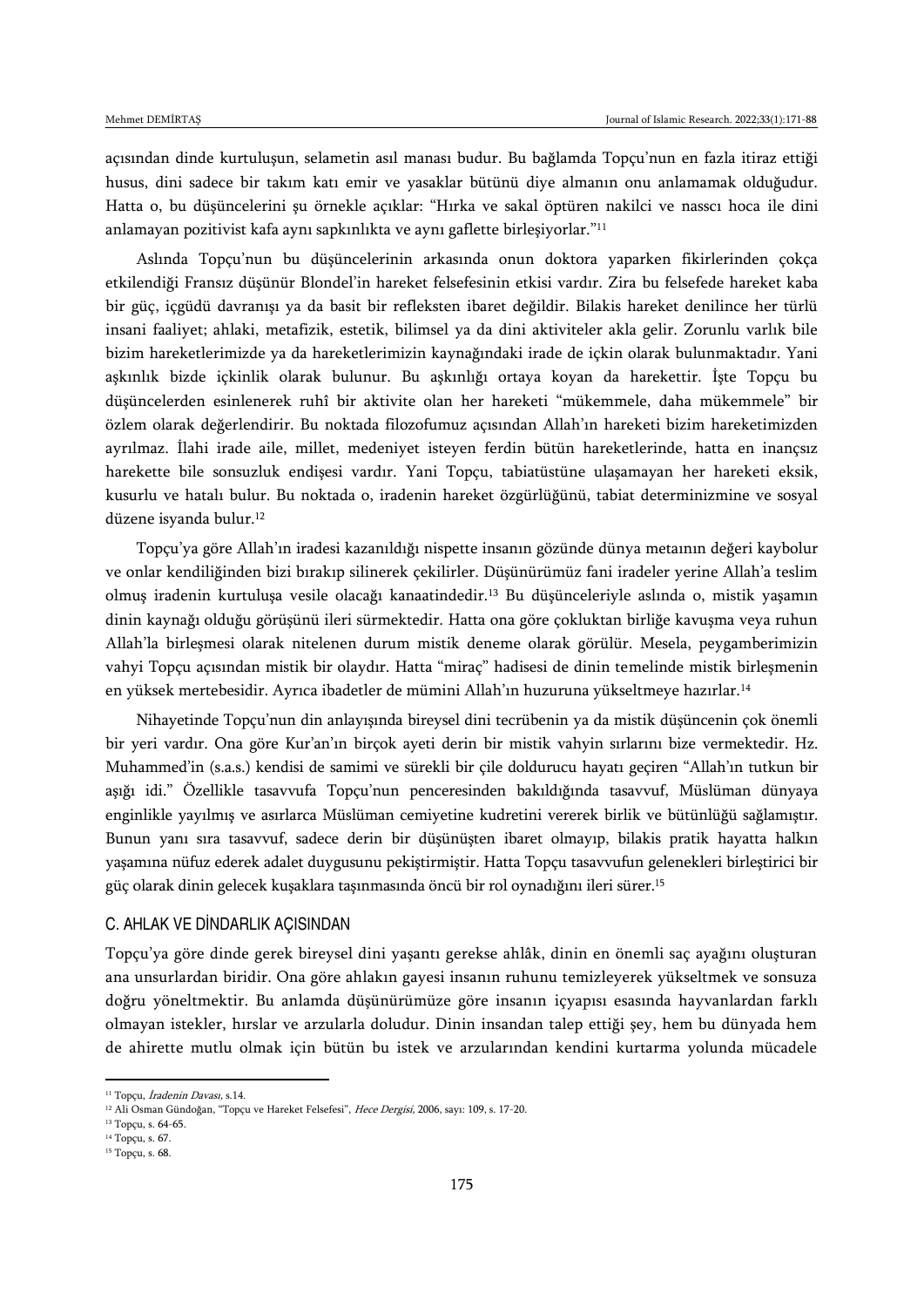etmesidir. Bunu sağlamada ahlâk çok önemli bir yer tutar.<sup>16</sup> Zira ahlâk dini yaşantıda insanı kötü huylardan, başkalarına zarar veren davranışlardan arındırıp temizleyerek duygu ve düşüncenin de yardımıyla en yüksek iyiliğe yöneltmede bir pusula görevi görür. Dinleri, içinde ahlak unsuru olmadan düşünemeyiz.

Bu da ahlakın tıpkı din, sanat, estetik vb. olgu hakikati değil, bilakis değer hakikati olduğunun bir göstergesidir. Düşünürümüz, ahlakla ilgili yazmış olduğu "İsyan Ahlakı" adlı eserinde isyanı, iradenin kendi içinde bulunduğu şartlara boyun eğmeyip, bir başkaldırma yani "hareket" olduğuna dikkat çeker. Ona göre düşünce, inanç ve bilgide hareket vardır. Topçu için ahlakın merkezinde özgürlük ve sorumluluk vardır. Dolayısıyla ruhî hayatın kaynağı ahlaki hayattan ibarettir. Kısacası bütün ruh hallerimiz ahlaka tabidir. Ahlaklılık ise isteyerek yapılan hareketle başlar.<sup>17</sup>

Bu bağlamda Topçu'nun din olgusuna bakışını "dindarlık" kavramını dikkate almadan anlayamayız. Çünkü düşünürümüz açısından din, insanlara Allah tarafından yaşanılması için gönderilmiştir ve bu dine tâbi olan dindar insanlar da dindar olmayan kimseler gibi davranamazlar. Mesela, anarşist bir kimse dindar olan birine düşman olsa da dindar kişi inancı gereği ona düşmanlık besleyemez. Kısacası Topçu'ya göre din terbiyesi şahsiyet terbiyesidir. Çünkü fazla bilgi ve hikâyelere sahip olmak birini diğerlerine karşı daha dindar yapmaz. Dindarlık denilen mefhum, damarlara yapılan bir aşı gibi verilmelidir. Dindar denilen kimselerde bulunması gereken en önemli vasıflar, onların çok seven ve sevgiden örülen bir şahsiyetin sahibi olmalarıdır. Topçu'ya göre dindarlık denilen olgu; ilmi, sanatı, ahlâkı ve insanlığı severek Allah'a ulaşma yeteneğine sahip bir ruh örgüsünü içerir.<sup>18</sup>

Öyle ki Topçu için dinin ana merkezini iman ve onun alt yapısını oluşturan dini yaşam oluşturmaktadır. Dinde asıl önemli olan dindar kişinin, yaşamış olduğu bu psikolojik ruh halinin bilincinde olarak "Din nedir? Neye inanıyoruz? Niçin ibadet ediyoruz?" gibi sorulara cevap arayışı içinde olması gerekir. Topçu'ya göre dini hadise bütün hareketlerimizde ve varlıkla olan münasebetimizde kendini gösteren bir hadisedir. Topçu'nun din tasavvurunda ahlak ve bireysel dini yaşantının tezahürleri onun din olgusuna bakışında önemli bir etkendir. O, dini sadece bir ilim dalı olarak görmez. Aynı zamanda insana gayesine uygun mutlu bir yaşam sunan ruhî bir aktivite olarak görür ve insan ruhunun kendini tam anlamıyla din içinde tanıyabileceği iddiasını ileri sürer. Yani insanın kişilik ve karakterinin şekillenmesinde ve var oluşunun anlamını bulmada din, merkezi bir öneme sahiptir.

Elbette ki din dediğimizde sadece iman akla gelmemelidir. Yukarıda da ifade ettiğimiz üzere dinde ibadet ve ahlakın da çok büyük yeri vardır. Zira bir dinin en önemli saç ayağı; iman, ibadet ve ahlaktır. Eğer bunlardan biri dinde yoksa o zaman o sisteme din diyemeyiz. Bu bağlamda Topçu'nun düşünce sisteminde onun din anlayışını oluşturan temel öğeler arasında imandan sonra ibadet ve ahlak gelir. Topçu'ya göre özellikle dinin insandan talep ettiği şey, hem bu dünyada hem de ahirette kişinin mutlu olması için tüm arzu ve isteklerinden kendini kurtarma yolunda mücadele etmesi gelir. Aynı şekilde ahlâkın istediği de bundan başka bir şey değildir. Topçu'nun bakış açısıyla ahlâkın gayesi; insanı kötü huylardan, başkalarına zarar veren davranışlardan arındırıp temizlemek, duygu ve düşüncenin de yardımıyla en yüksek iyiliğin barındığı sonsuza doğru yönelmekten ibarettir.<sup>19</sup>

<sup>&</sup>lt;sup>16</sup> Topçu, Ahlâk, s. 32.

<sup>&</sup>lt;sup>17</sup> Topçu, İsyan Ahlakı, ss. 15-18.

<sup>&</sup>lt;sup>18</sup> Topçu, *İslam ve İnsan*, s. 89.

<sup>19</sup> Nurettin Topçu, Ahlâk, Dergâh Yayınları, İstanbul 2017, s. 32.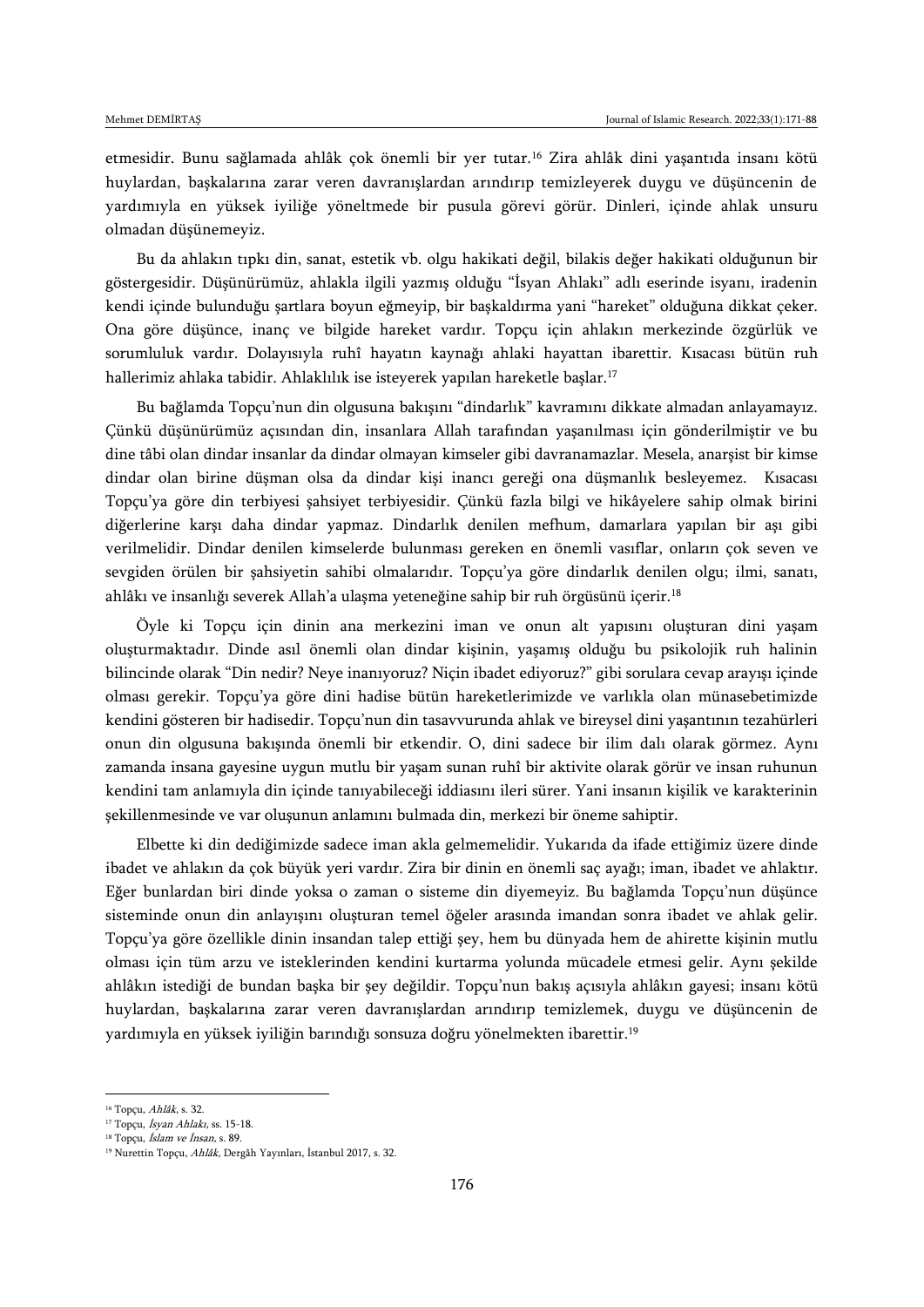Tüm bu anlatılanlardan hareketle Topçu'nun din tasavvurunu dinin ne olduğundan değil de onun ne olmadığından yola çıkarak maddeler halinde şu şekilde izah edersek, düşünürümüzün bu konu hakkındaki fikirlerinin daha açık seçik ve anlaşılır olarak ortaya konulacağı kanaatindeyiz:

1. Topçu'ya göre din müspet ilim değildir. Dinin gerçekleri deneyle açıklanamaz. Din sonsuzluğun kollarıyla kucaklanan ruhun kuvvet kaynağıdır.

2. Din ilim tarihi değildir. Tefsir, Hadis, Dinler Tarihi vb. ilimler dini hayatı ortaya koyamazlar. Dini hayat ferdin kendi ruhunda gerçekleşmiş olduğu dini tecrübenin içerisindedir. O nedenle bu ilimlerin bilgileri insanları ne dindar ne de dinsiz yapar.

3. Din, bir mantık sistemi de değildir. Öyle ki ilahi hakikatler akılla kavranamayacağı gibi aklın ulaşamadığı hakikatleri inkâr etmek de büyük bir cahilliktir.

4. Din sanat da değildir. Çünkü din, estetikten yani güzel sanatlardan tamamen ayrı ve ondan daha üstün olan değerlerin dünyasıdır.

5. Din efsane değildir. Çünkü mitolojik inançları dine karıştırmak, hayali olanı realite olanlarla karıştırmaktan başka bir şey değildir.

6. Hattı zatında dinde telkinin rolü olmakla beraber din, hipnotizma hareketi gibi bir telkin psikolojisi de değildir.

7. Din bir iddia değil, belki bir hayattır. Bir dinin hakikatleri ancak onu yaşayanlar tarafından bilinebilir. Aşkın gözünde sevgiden daha güzel başkası olmadığı gibi inanan insan için de inancının konusundan daha kesin bir hakikat olamaz.

8. Din bir dünya saltanatı değildir. Din, makam, yumruk ve süngü idareciliği olmayıp; ikaz, irşat ve hakka işaret yeridir. Devlet adamı iktidarını değil, mesuliyetini Allah'tan aldığını bilmelidir.

9. Din, bir meslek dalı da olamaz. Çünkü o, insanlığın cevheridir. Din bir irşat işi olduğundan bu işi herkes yapmalıdır. <sup>20</sup>

10. Topçu'nun düşünce sisteminde din, zekâ ve duyu dünyasının üstünde bir yer işgal ederek Yaratıcı'nın iradesine doğru insanı bireysel sonsuzluğu götüren iradenin kaynağı olarak görülür.

# **2. İZZETBEGOVİÇ'İN DİN TASAVVURU**

 $\overline{a}$ 

20. yüzyıl, dünya çapında çok önemli önderleri/liderleri, bilim adamlarını, aydınları, ideologları, komutanları, din adamlarını, özgürlük savaşçılarını ve nice karizmatik insanları ağırlamış ve tanıklık etmiştir. Bunların en başında kendisini Avrupalı Müslüman olarak tanımlayan Bilge Kral Aliya İzzetbegoviç gelir. Zira o, çileli ve meşakkatli yaşamında sadece söylem geliştiren değil, aynı zamanda bir eylem adamıdır da. Kendisi Batı'ya ait bir Müslümandır ama Batı'ya öykünmez. Bilakis Doğu hikmetinin rehberliğinde ve izinde yürüyerek düşünce dünyasını oluşturur.<sup>21</sup>

Şüphesiz İzzetbegoviç'in düşünce dünyasının merkezini din anlayışı oluşturur. O, Doğu Batı Arasında İslam adlı eserinde bu konuya çok geniş yer verir ve din nedir? Dinî dünya görüşü neden maneviyatçılıktan farklıdır? İdealizm dinden ayrı bir bilinç düzeyi midir?" türünden sorulara farklı ve özgün bir açıdan bakar ve inanç probleminin batı düşünce sisteminde akılcı/rasyonalist bir öğreti

<sup>&</sup>lt;sup>20</sup> Yener Emer, "Nurettin Topçu'nun Din ve Devlet Anlayışı", *Hece Dergisi*, 2005, sayı: 109, s. 307.

<sup>&</sup>lt;sup>21</sup> Âlim Yılmaz, "Aliya İzzetbegoviç'te Varoluş-Din", Hece Dergisi, 2016, sayı: 229, s. 535.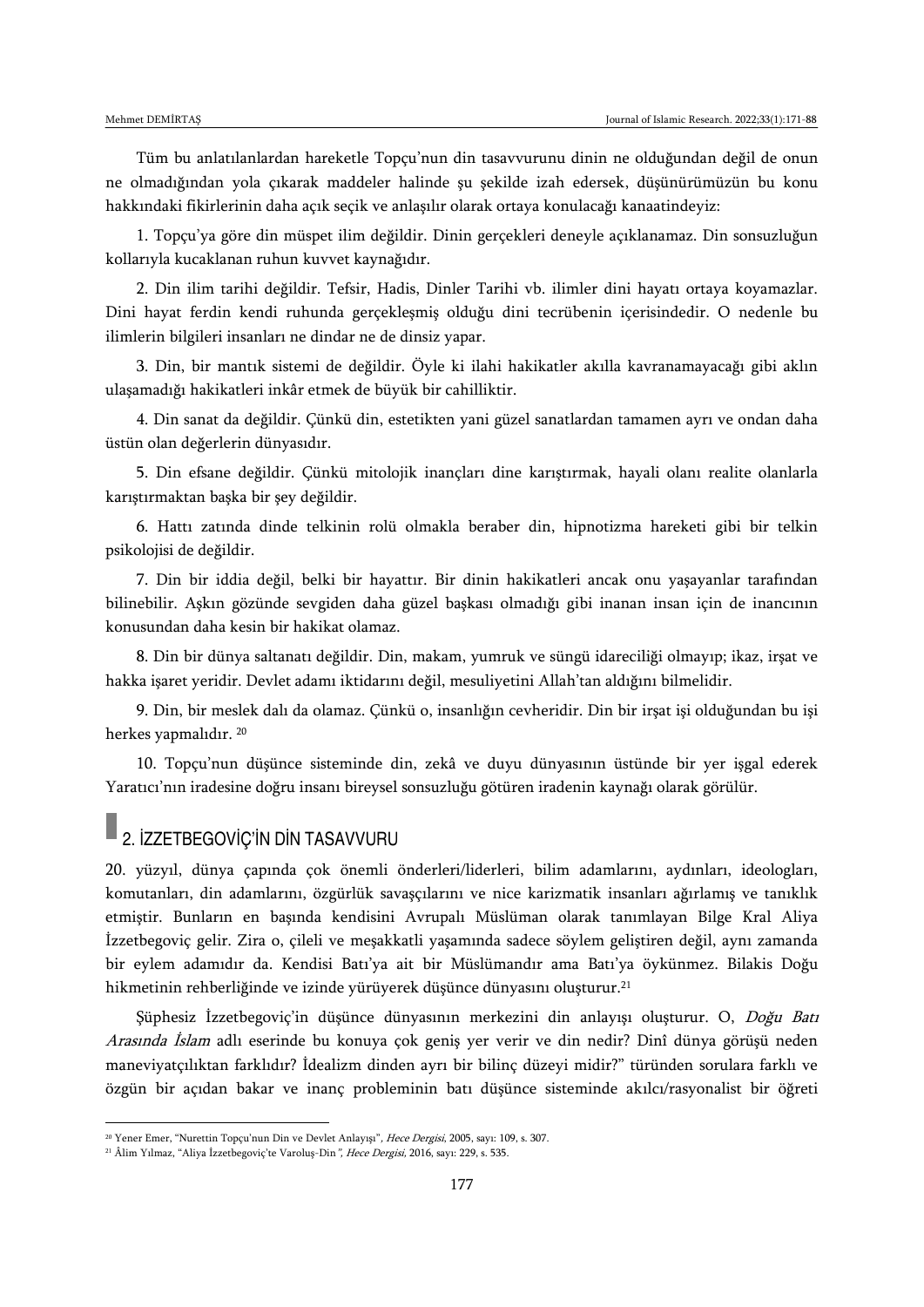bağlamında ele alındığını ifade ederek Batı'nın âlemden yola çıkarak nedensellik ve zorunluluk düşüncesi ekseninde dinin inanç alanına ve üretken fikrine ulaşmaya çalıştığını, hâlbuki inanma dediğimiz fenomenin Batı düşüncesindeki anlayıştan farklı olarak İslam'da aklı merkeze alan ve kalbi de Yaratıcı'ya teslim olarak bağlanma şeklinde görüldüğüne dikkat çeker.<sup>22</sup>

Öyle ki dinin mahiyetine yönelik görüşler ileri süren düşünürümüzün düşünce dünyasında din, sanat ve ahlak gibi manevi hayatın bir unsuru olarak yer bulur. Hatta ona göre bu iki alanın temelinde din vardır.<sup>23</sup> İzzetbegoviç'e göre din, ilim olarak vahiy; uygulama olarak ise insanların eseridir. Yani noksansız bir şekilde insanlara vahyedilen din, insanların elinde yanlış kullanılarak ve hatalı uygulamalar yapılarak bozulmuştur. Ona göre bu bozulmada insanın rolü iki şekilde tezahür eder. Birincisi, insanın henüz tahrif edilmemiş (doğru) dini bilgiyi suiistimal etmesi; ikincisi ise bu bilginin uygulanmaması ya da doğru uygulanmamasıdır. Yani insanların doğru dini bilgiye uymak yerine, kendi anlayışını din yerine koydukları bir durum ortaya çıkmıştır. İzzetbegoviç, buna örnek olarak da Hristiyanlığın ve Yahudiliğin tarih boyunca ilk geldiği andan sonraki aşamalarına doğru nasıl yozlaştırıldığını adeta din adamlarının anlayışlarının din yerine konulduğunu ve bunun da en belirgin örneğinin dinin ibadet kısmında görüldüğüne işaret eder. Zira bu din adamları kitleleri başka türlü kendilerine bağlayamazlardı. Bu bağlamda İzzetbegoviç, her dinin başlangıçta tevhit akidesiyle ortaya çıktığını ancak zamanla "putçuluk" şeklinde yozlaştırıldığı kanaatindedir.<sup>24</sup> Ona göre bu bozulmayı İslam, insana madde ve mana âleminde mutlu kılabilecek olan doğru yaşantıyı bir reçete olarak sunmasıyla aşmıştır. Bu bağlamda düşünürümüz, İslam'ın diğer dinlerden ve öğretilerden farklı olduğunu iddia eder. <sup>25</sup>

İzzetbegoviç, insanı ve insanlığın ortaya koyduğu düşünce yapısını ise düalizm üzerinden açıklamaya çalışır ve burada kalmayarak birliğe varmak ister. Zira ona göre düalizm insanın en köklü hissiyatı olmakla birlikte en yüksek felsefesi değildir. Bütün büyük felsefe ekolleri çoğunlukla monisttik özellikler arz eder. Bu düalizm örnekleri ise Doğu-Batı, madde-ruh, kültür-medeniyet, dram-ütopya, din ve materyalizm gibi kavramlardan oluşur. Onun terminolojisinde Batı, Hristiyanlık; Doğu ise sosyalist blok olarak yer alır. O, yapmış olduğu bu ayrımla aynı zamanda maddiyat ve maneviyat arasındaki parçalanmaya da dikkat çeker.<sup>26</sup> Düşünürümüz dünya görüşlerini de üç kümede toplar:

- 1. Dinî (Maneviyatçı)
- 2. Materyalist
- 3. İslamî.

Bunlardan birincisi ruhu, ikincisi maddeyi, üçüncüsü de ruh ve maddeyi bir arada tutar. İzzetbegoviç'e göre insan, maddî ve ruhî boyutları olan çift boyutlu bir varlıktır. Eğer insanın çift taraflı gerçekliliğini kabul etmez, bu iki özellik arasında denge bulmaz da onun sadece bir yönüyle mesela, ruhî yönünü merkeze alarak açıklamaya çalışırsanız o zaman ortaya maneviyatçılık İzzetbegoviç'in tabiriyle "saf din" ortaya çıkar. Ya da yalnızca bedeni (maddi) yönünü dikkate alarak insanı anlamaya çalışırsanız o zaman da maddiyatçılık (materyalizm) gibi birbiriyle çelişen yaklaşımlar meydana gelir. İşte bu

<sup>&</sup>lt;sup>22</sup> Aliya İzzetbegoviç, *Doğu Batı Arasında İslam*, çev. Salih Şaban, Nehir Yayınları, İstanbul 1993, s. 11-12.

<sup>&</sup>lt;sup>23</sup> Fatih Toktaş, "Yenilikçi Müslüman Düşünür Olarak Aliya İzzetbegoviç", *Dokuz Eylül Üniversitesi İlahiyat Fakültesi Dergisi*, 2016, sayı: 44, 2016, s. 26.

<sup>&</sup>lt;sup>24</sup> Aliya İzzetbegoviç, Özgürlüğe Kaçışım, Klasik Yayınları, 18. baskı, İstanbul 2015, s. 45-46. <sup>25</sup> Aliya, Özgürlüğe Kaçışım, s. 46.

<sup>&</sup>lt;sup>26</sup> Aliya, Doğu Batı Arasında İslam, s. 12.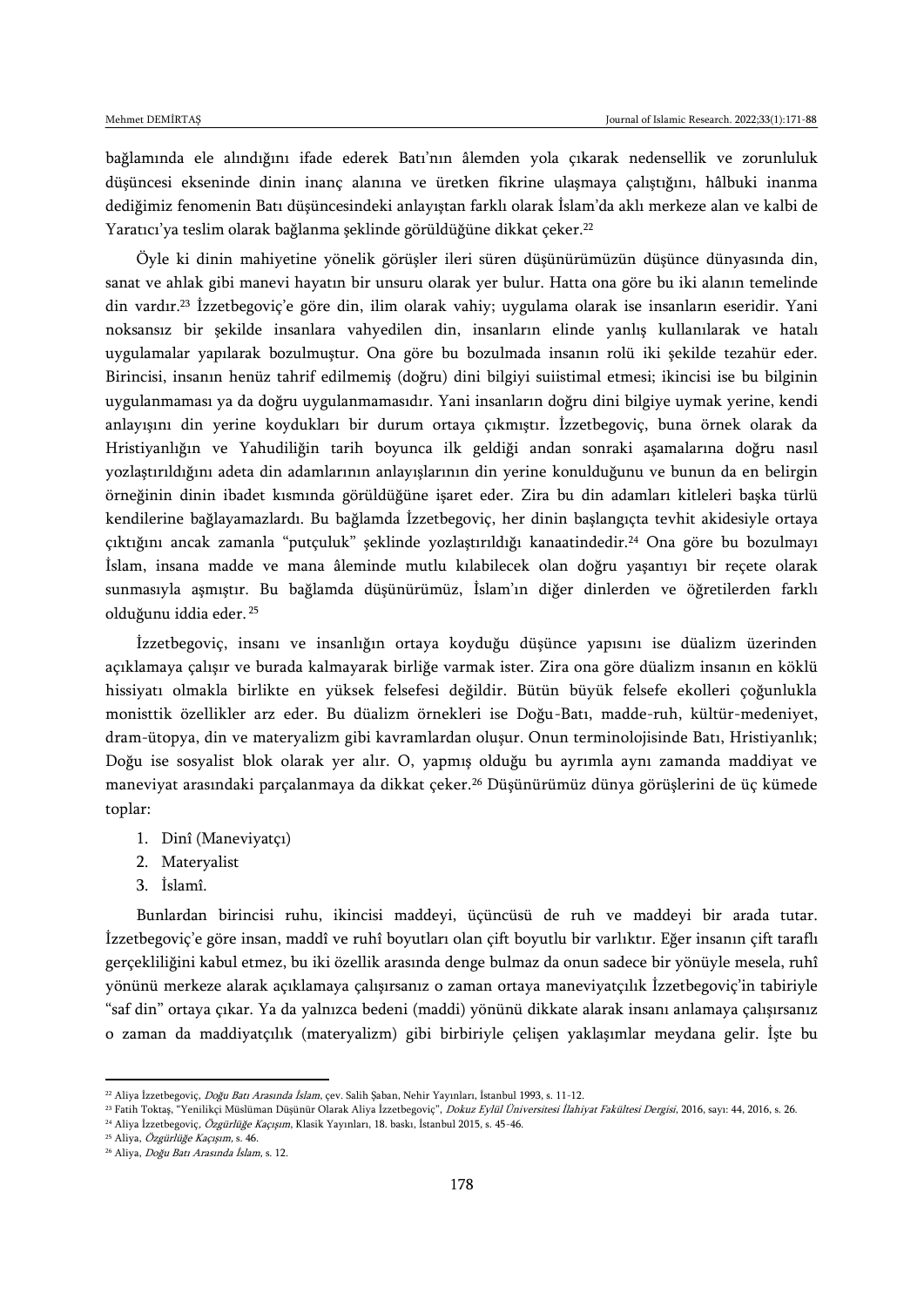duruma itiraz eden düşünürümüz, hem maneviyatçılığın hem de materyalizmin nihaî olarak ortak bir özelliğe sahip olduğunu ve her ikisinin de insan gerçekliğinin bir boyutunu reddettiğine dikkat çeker. Bu tespiti yaptıktan sonra İzzetbegoviç, İslam'ın insanın hem ruh hem de bedeni tarafına önem verdiğini ve Kur'an'ın bir edebiyat değil, hayatın kendisi olduğuna işaret ederek ona bir düşünce tarzı olarak değil, bilakis bir yaşama tarzı olarak bakılması gerektiğine vurgu yapar. Bu bağlamda o, İslam'ın orta bir yol (dengeye dayalı) belirlediğini ve bu iki ters istikametten gelen saldırılara karşı kendini müdafaa ettiği görüşündedir.<sup>27</sup>

#### A. YAHUDİLİĞE BAKIŞI

İzzetbegoviç'e göre insanlık tarihinde üç büyük dinin tarihi çok önemli yer işgal eder. Zira onlar sayesinde insan, dünyayı ve insanlığı bir bütün olarak görebilmiştir. Bu üç dinin, insanlar hakkında özelikle onların iç ve dış hayatlarıyla ilgili yapmış olduğu düzenlemeler ve kendi aralarındaki münasebetler bir bakıma insanlığın her açıdan gelişim evrelerine yön vermiştir. Bu bağlamda Hz. Musa (a.s.), Hz. İsa (a.s.) ve Hz. Muhammed (s.a.s.) aslında insani olan her şeyin teşekkül ettiği üç eğilimi yansıtır.<sup>28</sup>

Daha önce de ifade ettiğimiz üzere İzzetbegoviç için Hıristiyanlık "saf dini" temsil ederken, Yahudilik daha çok materyalizmi temsil eder. Bu bağlamda o, dinler arasında Yahudiliği "en dünyevi din" olarak görür ve onun daha çok "sol eğilimi" teşkil ettiğini düşünür. Hıristiyanlık ise bu dünyaya karşı bir tavrı içerirken, Yahudilik cenneti bu dünyada arar. Bu dünyada cennet arayışı olarak ütopya Yahudi kökenlidir. Zira İzzetbegoviç "Arz-ı Mevud'un" (vaat edilen topraklar) ilk ütopya olduğunu ve bu düşüncenin dünyevi cennet perspektifini yansıtmasının ve sonradan ortaya atılan tüm Yahudi teorilerin de bu düşünceden beslenmesinin kendi tezini desteklediği kanısındadır. Hatta o, Tevrat'taki "Eyüp Kitabı" bahsinin bile adaletin daha bu dünyada tahakkuk etmesi icap eden bir rüyası olduğunu ileri sürer. Yani Yahudi anlayışında adaletin öbür dünyada değil, bu dünyada gerçekleşmesi asıldır. Öyle ki onlar için öbür dünyada ölümsüzlük fikri hiçbir zaman tamamen kabul edilmiş değildir. Düşünürümüz bu konuyla ilgili önde gelen Yahudi düşünürlerinin de mesela, Maimonides ve Spinoza'nın ferdi ölümsüzlüğü müspet bakmadıklarını ileri sürer.<sup>29</sup>

Diğer taraftan İzzetbegoviç, Batı medeniyetinin bir Hıristiyan medeniyeti olmaktan daha çok aslî karakteri materyalizm olan "Yahudi-Hıristiyan medeniyeti" olduğunu dile getirir. Çünkü ona göre yeryüzünde cennet isteyen bütün ihtilaller, ütopyalar, sosyalizmler ve diğer cereyanlar özünde Yahudi kökenlidir. Yahudilik etkisini sadece Batı medeniyetinde göstermez; dünyadaki ekonomik, ticari ve tekniğin ilerleme tarihi esas olarak Yahudi tarihidir.<sup>30</sup> İzzetbegoviç, Yahudiliğin dine mesafeli olduğu kadar diğer materyalist dünya görüşlerine de (sanat, kültür, ahlâk ve hukuka) mesafeli olduğunu ifade eder. Yahudiler materyalist ve pozitivist bir tutumla yüzlerini bu dünyaya doğru yöneltmekle dış gerçekliğe karşı ilgiyi tahrik etmiştir. Hıristiyanlık bu aşırılığa karşı bir reaksiyon olarak tekrar ruha doğru bir yolculuğu başlatmıştır. Yahudilik ve Hıristiyanlık tarihinin birbirinden ayrıldığı bazı hususlar vardır: Mesela Yahudilikte madde ya da dünyevi taraf tek gerçeklik olarak görülürken, Hristiyanlıkta ise madde ve dünyevi taraftan daha çok ruh tek gerçeklik olarak görülür. İzzetbegoviç, bu durumu "Ahdi

 $\overline{\phantom{a}}$ <sup>27</sup> Aliya, Doğu Batı Arasında İslam, s. 18-20.

<sup>&</sup>lt;sup>28</sup> Aliya, *Doğu Batı Arasında İslam*, s. 215.

<sup>29</sup> Aliya, Doğu Batı Arasında İslam, s. 216.

<sup>30</sup> Aliya, Doğu Batı Arasında İslam, s. 217.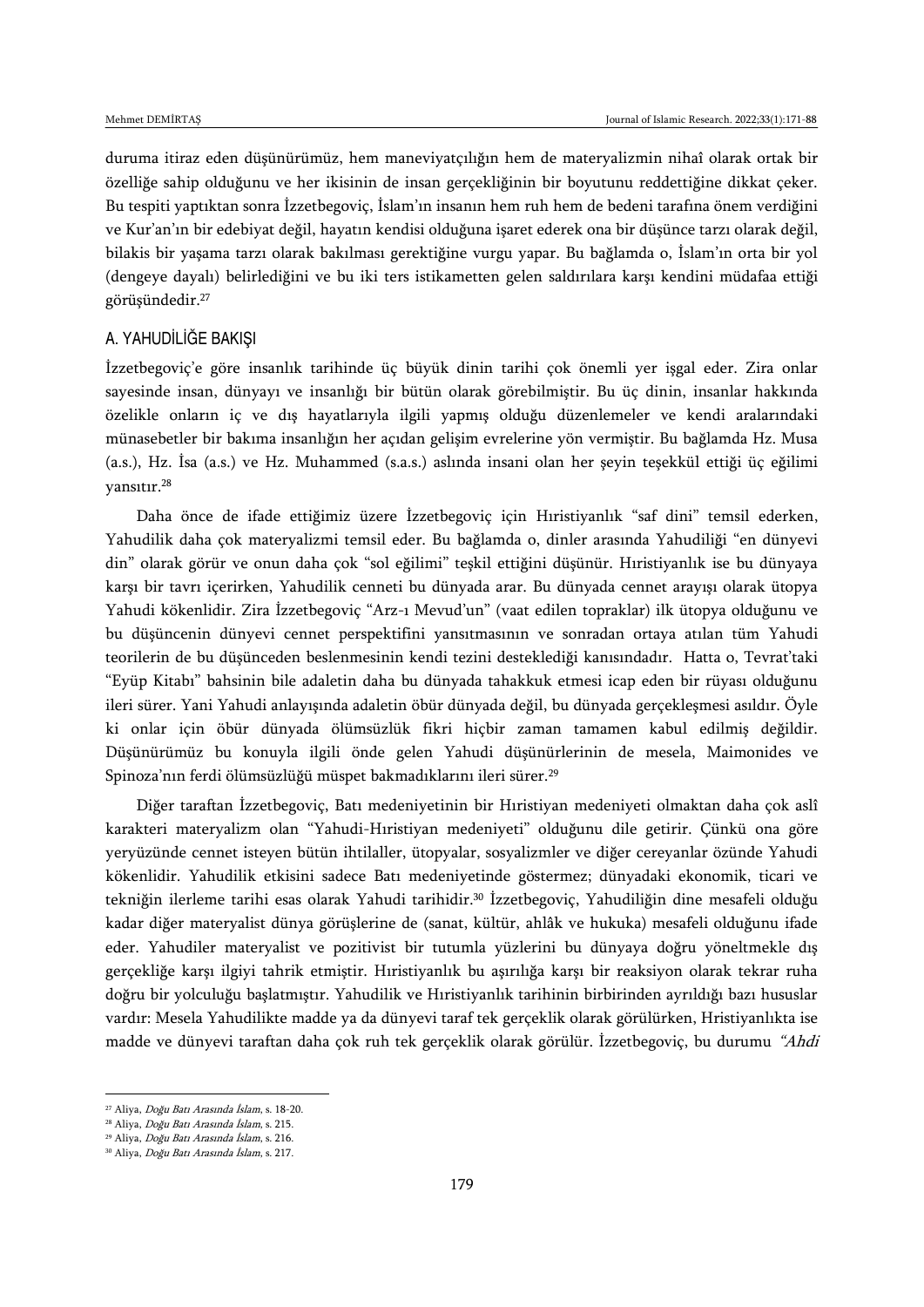Kadim'in aşırı gerçekçiliğinin hakkından Ahd-i Cedid'in aynı şekilde aşırı idealizmi" ile gelinmeye çalışılmıştır, şeklinde açıklar.<sup>31</sup>

İzzetbegoviç'in bu düşüncelerini destekler mahiyette ondan çok daha önce Yahudiler hakkında fikirler ileri süren Karl Marx'da Yahudilerin dünyevi çıkarları uğruna pratikte her türlü faaliyeti inançları doğrultusunda gösterebileceğini Yahudi Sorunu adlı eserinde şu şekilde izah eder:

"İsrail'in Tanrı'sı paradır; bu mutaassıp Tanrı'nın yanında başka hiçbir Tanrı tutunamaz. Para, insanlığın bütün Tanrılarının Tanrılıklarını yok eder, hepsini bir matah [meta] haline getirir. Para her şeyin üstünde, kendi kendini yapan [mutlak] bir değerdir. Bundan ötürü, bütün dünyayı, tüm tabiatı ve insanı orijinal değerinden yoksunlaştırır. Para insanın hayatının ve çalışmasının özü olmuştur. Para, hayatı ve işi insana yabancılaştırmıştır. İnsana hükmeden, insanın taptığı bu yabancı canavardır." 32

Bu ifadeleriyle Marx, Yahudilerin Tanrısının adeta Dünyevileşmiş bir Tanrı olduğunu söylemeye çalışır.

Öte yandan Yahudi materyalizminin sadece iktisadi ve ticari hayatla sınırlı kalmadığını aynı zamanda kültürel hayata da sirayet ittiğini ifade eden İzzetbegoviç, bu düşüncelerini şu şekilde açıklar:

"Yahudilik tarihi, dünyanın iktisadî (ticari) gelişme tarihidir. Yahudiler her zaman maddî ilerlemenin taşıyıcıları olmuşlardır. Yahudiler hiçbir zaman kültüre iştirak etmezler, uygarlığa ise her zaman iştirak ederler. Onlar ancak şehir mefhumları çerçevesinde yaşayıp düşünebilirler. Bütün Orta Çağ boyunca Yahudiler, Hristiyan memleketlerinin kültürü üzerinde herhangi bir tesir icra etmediler. Her önemli şehrin Yahudi kolonileri vardır. Eski Çağda Sur, Sayda, Antakya, Kudüs, İskenderiye, Kartaca ve Roma; Orta Çağda ise Müslüman İspanya'daki şehirlerden, Kurtuba, Gırnata, Sevilla; Yeni Çağın başlangıçlarında Amsterdam, Venedik ve Marsilya. Bugün ise dünyanın bilhassa ABD'nin bütün büyük merkezleri, işte Yahudilik tarihi." 33

Yukarıdaki ifadelerden de anlaşıldığı üzere İzzetbegoviç, Yahudilik tarihinin serüveninin çok geniş bir yelpazesi olduğunu ve hatta Kristof Kolomb'un Amerika'yı keşfederken Yahudilerce finanse edilmiş olduğunu ve Yeni Dünyanın keşfedilmesinde Yahudilerin katkılarının azımsanmayacak derece olduğuna vurgu yapar. Ayrıca o, 20. Yüzyılın en önemli buluşunu geliştiren Einstein'in de Yahudi olduğunu ve Yahudilerin her zaman maddi ilerlemenin taşıyıcısı olduklarını ifade eder.<sup>34</sup> Görülüyor ki İzzetbegoviç açısından Yahudiler, çoğunlukla inançları gereği maddi ilerlemenin, Hristiyanlar ise tam aksine manevi ilerlemenin taşıyıcıları olmuşlardır. Aslında bu iki din anlayışının tam ortasında yer alan İslam ise hem maddi hem de manevi ilerlemenin taşıyıcısıdır.

#### B. HRİSTİYANLIĞA BAKIŞI

İzzetbegoviç'in Hristiyanlığa yüklediği anlam yukarıda maneviyatçılık olarak adlandırılan yani ruhu merkeze alan bakışla özdeştir. O, Hristiyanlık için "saf din" kavramını kullanır. Saf dinle anlatmak istediği ise sadece maneviyata odaklanarak insanın bedeni ve beşerî arzularıyla dünya ile kurduğu bağı reddeden bir din anlayışıdır. Öyle ki bu anlayışta dünyaya değer verilmez, verilmediği gibi de bu

<sup>&</sup>lt;sup>31</sup> Cevat, Özyurt "İki Dünya Arasında İnsan: Aliya İzzetbegoviç 'in Din Kuramı ve İslam Yorumu", Hece Dergisi, 2016, sayı: 229, s. 235.

<sup>32</sup> Karl Marx, Yahudi Sorunu, çev. Muzaffer İ. Erdost, Sol Yayınları, Ankara 1997, s. 48.

<sup>33</sup> Aliya, Doğu Batı Arasında İslam, s. 217.

<sup>34</sup> Aliya, Doğu Batı Arasında İslam, s. 218.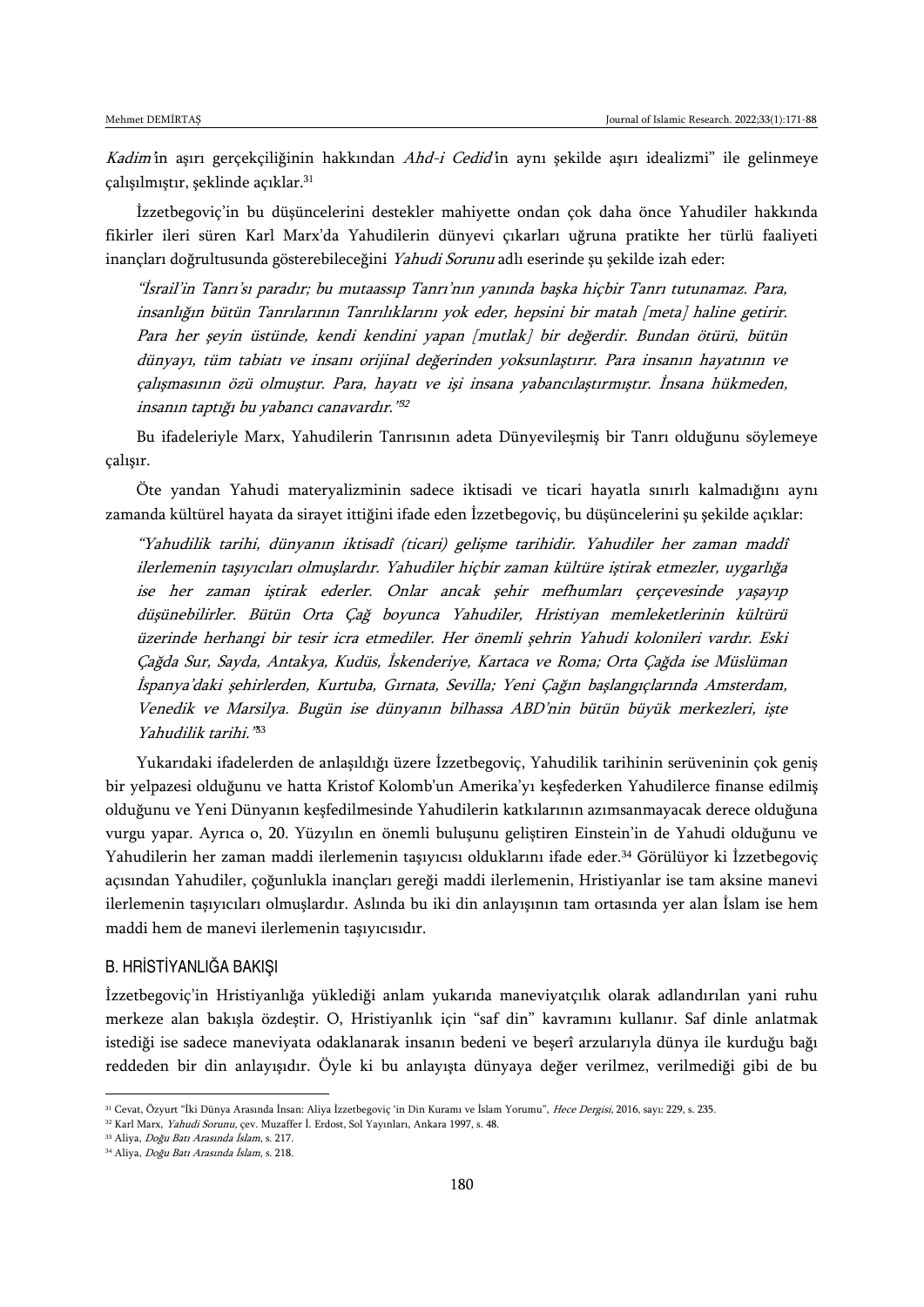dünyadan uzaklaşılmaya çağrıda bulunulur. Çünkü bu dinde, dünya hayatını insanların nasıl yaşayacağı değil, kendi içinde ve kendi karşısında nasıl yaşayayım sorusuna cevap arayışı söz konusudur.<sup>35</sup> Deyim yerindeyse din, dağın doruğunda bir mabet ve sığınaktır. Ona ulaşmak için tırmanmak lazımdır. Bu anlayış açısından din; İblis' in hüküm sürdüğü ve ıslahı mümkün olmayan bir şeydir. İşte İzzetbegoviç'in saf dinle anlatmak istediği tam da budur. Düşünümüz bu düşüncesini yani Hristiyanlığın zaman içerisinde nasıl dünyevi halden uhrevi hale evrildiğini İncil'den örnekler vererek şu şekilde açıklar:

"Bedeninizi ne yiyeceğinizi ve ne içeceğinizi düşünmeyin. Gözün eğer seni aldatıyorsa onu söküp at. Sağ elin seni günaha sevk ediyorsa onu kes. Hayatı kazanmak isteyen onu kaybetsin…" "Ben size derim ki, her kim bir kadına şehvetle bakarsa kendi kalbinde zina etmiş olur." (Matta, 5/27)

Kalabalık ona sordu ne yapmalıyız? O da şöyle cevap verdi: "Kimin iki elbisesi varsa elbisesi olmayana versin; kimin de yemeği varsa o da öyle yapsın! (Luka, 3/10-11)

Bu pasajlardan anlaşıldığı üzere aslında Hz. İsa, bu dünyadan tamamen el etek çekmeyi öğütlemiyor. Onun insanlara vermek istediği mesaj adaletli, yardımsever ve iyi işler yapan kişiler olmalarıdır. Lakin Hz. İsa'dan sonra ruhbanlık sınıfının, mezheplerin ve tarikatların ortaya çıkışı özellikle rahiplerin ve din adamlar sınıfının bekâr olması gerektiği düşüncesi ve manastır hayatı gibi hususlar dinin tamamen uhrevi özellikler kazanmasına yol açmıştır. İzzetbegoviç, Hristiyanlığın bu tür özelliklerinin İslam'da olmadığını, İslam'ın yüzünü hem bu dünyaya hem de ahirete çevirdiğini ve Hz. Peygamberin risaletinden sonra Hira mağarasına gitmediğini belirterek Medine döneminde tamamen devlet fikrinin teşekkül ettiğini ve böylece sosyal-hukuki düzenin ortaya çıktığına vurgu yapar.<sup>36</sup>

Burada şunu da belirtmek gerekir ki İzzetbegoviç, Hristiyanlığın öteden beri yaşadığı teori ile pratik arasındaki çatışmanın sebebini kilisenin ruhları terbiye etmesiyle, devletin de bedene hâkim olduğu anlayışının artık parolaya dönen: 'Tanrı'ya ait olanı Tanrı'ya, hükümdara ait olanı ise hükümdara verin." sözüyle alakalı bir durum olduğunu ve bu ilke neticesinde bir bakıma insanlara özel hayatında Hristiyan; resmi şahıs ya da iş adamı olarak ise makyavelist olabileceği öğüdünün önemine vurgu yapar.<sup>37</sup> Bu anlamda biyolojik ve beşerî gerçekliğin düşünce planında reddi, pratikte bu gerçeklikten kopuk yaşanılamayacağını ortaya koymuş ve zamanla Hıristiyanlık, reddettiği ilkeler tarafından kuşatılmış bir hâle gelmiştir. "Tanrı'nın hakkını Tanrı'ya, Sezar'ın hakkını Sezar'a verin" diyerek siyasal alanla ilgili herhangi bir iddiaya sahip olmadığını vurgulayan "Hristiyanlığa ait değerler, kilise müessesesi içinde tersine çevrilmiştir. Sonunda Papalar Haçlılarla birlikte bir imparator gibi dünyevî iktidarın başı olarak hareket etmiştir. Yani başlangıçta politik alanda düzenleyici olma iddiasından vazgeçen Hıristiyanlık, politik olanla ilgilenme aşamasına geldiğinde yol gösterici dini ilkelerden yoksun kalmıştır. Salt uhrevî olanla ilgili mesajları olan din, dünyaya yöneldiğinde, Makyavelist/pragmatist olarak adlandırabilecek Roma siyaset geleneğinin kalıpları içinde insandan uzak bir noktaya düşerek, sevgi dininden umulmayan zulüm, işkence ve şiddet örnekleri sergileyebilmiştir.<sup>38</sup>

Kısacası Hristiyanlık, tarihi süreç içerisinde çıkışında olduğu gibi kalmadı ve hep bir değişime uğradı. Gerek din adamlarının evliliğine getirilen yasak, gerek din-devlet ilişkisi, gerekse sosyal ve hukuki düzen çoğunlukla sonradan inşa edilen kilise düşüncesiyle ortaya çıkmıştır. İzzetbegoviç, tüm bu sapmaların farkındadır ve Hristiyanlığın diğer dinlerden özellikle Yahudilik ve İslam'dan farklı olarak

<sup>35</sup> Aliya, Doğu Batı Arasında İslam, s. 219.

<sup>36</sup> Aliya, Doğu Batı Arasında İslam, s. 222.

<sup>37</sup> Aliya, Doğu Batı Arasında İslam, s. 247-248.

<sup>38</sup> Özyurt, a.g.m., s. 228.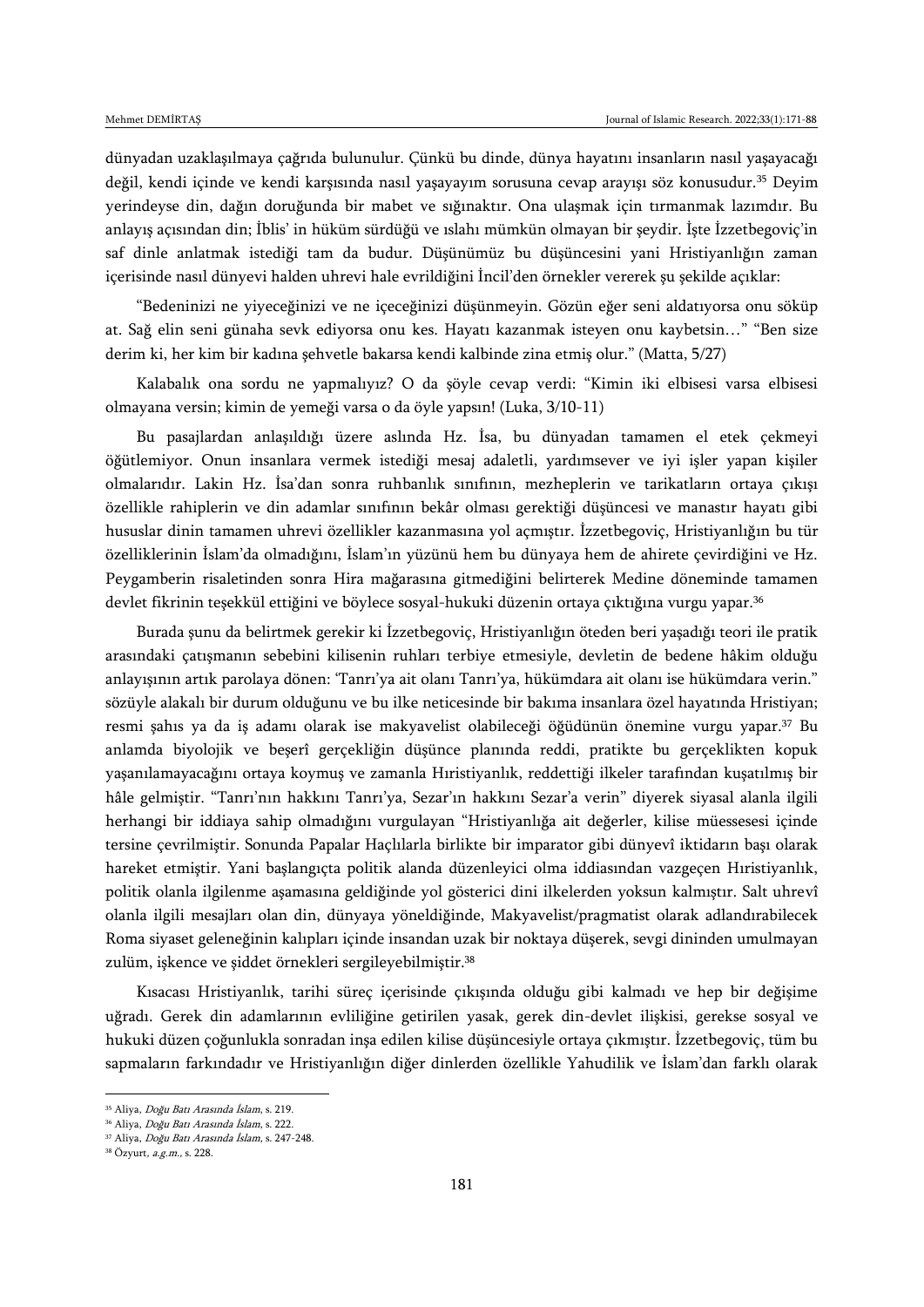bir tatbikat dini olmadığına ve çoğunlukla onun Hz. İsa'nın zuhuruna odaklanan bir anlayış olduğuna işaret eder. Tabiatıyla Hz. İsa'nın zuhuru ile kitlelerin kurtuluşa ereceği fikri her daim canlı tutulmaya çalışılmıştır. Ancak onlar tek Tanrı'nın şuuruna bir türlü ulaşamamıştır. Zira Hz. İsa'nın öğretisinin ruhundan Tanrı-insan ve zorunlu olarak Tanrı'nın oğlu olduğu neticesini çıkarmışlardır. Hâlbuki Hz. Muhammed her daim insan olarak kalmış ve öyle görülmüştür. Hristiyanlık'ta Tanrı anlayışı ancak ferdi âlemin (insanlarla ruhların) rabbi olarak telakki eder. Maddi dünya üzerinde ise şeytan hüküm sürmektedir. İzzetbegoviç, bu düşüncesine bazı Hristiyan efsanelerindeki Şeytan'ın mutlak kudretinden söz edilmesini delil olarak gösterir. Düşünürümüz, bu anlayışın hürriyet meselesine de sirayet ettiğini ve Hristiyanlıkta Tanrı'ya inancın iç hürriyetin şartı olduğunu, oysa İslam'ın Allah inancında sadece iç değil, dış hürriyeti de kapsadığını ifade eder.<sup>39</sup>

#### C. İSLAM'A BAKIŞI

İzzetbegoviç'in din anlayışı daha önce de ifade ettiğimiz üzere "inanma" ilkesi üzerine dayanır. Öyle ki o, imanın Yaratıcı'ya kalpten bir bağlılık olduğunu ifade ederek dinin eksiksiz bir şekilde insanlara vahyedilen ilahi buyruklar olduğunu ileri sürer.<sup>40</sup> Bu bağlamda düşünürümüze göre İslâm, hem Hıristiyanlık gibi "saf din" yani insanın ebedî ruhunun ihtiyaçlarına cevap verir hem de materyalizm veya Yahudilik gibi insanın zamanla sınırlanmış (fâni) ihtiyaçlarının doyumunu ciddiye alır. Bu yaklaşıma göre İslâm, insanın yüceltme arayışı olduğu kadar onun insan olarak onanmasıdır. Bu da İslam'ın insanın dünyada ve sosyal hayatın içindeki durumunu dikkate aldığına işarettir.<sup>41</sup>

Diğer taraftan İzzetbegoviç'in Yahudilik ve Hristiyanlıktan farklı olarak İslam'a bakışı genelde kendi yaşam planını da oluşturan Kur'an ve Sünnete merkezlidir. Bu iki kaynak onun genç yaşlardan itibaren edinmiş olduğu bilgi hazinesini oluşturur. İslam'ın tüm insanlığa davette bulunmasını aslında insanın ruhî ve maddi özelliğini kabul etmesi olarak gören düşünürümüz, bu durumu "Orta Yol" olarak adlandırır. Ona göre bu durum İslam dinini diğer dinlerden ayırt eden en önemli taraftır. İzzetbegoviç, "Doğu ve Batı Arasında Üçüncü Yol İslam" derken ateizm ve Hıristiyanlığın evlilik örneğinde olduğu gibi onların tutarsızlıklarını da neden olarak göstermiştir. Bu durum aslında İzzetbegoviç'in İslam'ı sadece bir inanç olarak görmediğine işaret eder. Ona göre İslam diğer bütün din, doktrin ya da felsefelerden farklıdır. Tümüyle orijinal olan ve diğerlerinden farklı olan İslam dininin ortaya koyduğu yeni bir yaklaşım söz konusudur. Bu da İslam'ın ana temelini oluşturan dış-iç, maddi-manevi, ahlaki ve toplumsal hayatın aynı anda yaşanmasına olan talebin bir göstergesidir.<sup>42</sup> İzzetbegoviç, bu konuyla ilgili düşüncesini şöyle açıklar:

"İslam olan kişi, hayatı sadece din ve dua ile değil, aynı zamanda çalışma ve bilimle tazim etmek gerektiğine inanan, dünya tasavvurunda ibadethane ile fabrikanın yan yana olması gerektiğine izin vermekle kalmayıp talep eden kişidir. İnsanları sadece terbiye etmek değil, aynı zamanda onların dünyadaki hayatını kolaylaştırmak gerektiğini düşünen, dolayısıyla bu iki hedefin birbirine kurban edilmesi için hiçbir sebebin bulunmadığı fikrinde olan kişi İslam'dır, Müslümandır."<sup>43</sup>

<sup>&</sup>lt;sup>39</sup> Aliya, *Doğu Batı Arasında İslam*, s. 223.

<sup>40</sup> Aliya Özgürlüğe Kaçışım, s. 46.

<sup>41</sup> Aliya, Doğu Batı Arasında İslam, s. 13. <sup>42</sup> Aliya İslam Deklarasyonu, s. 47.

<sup>43</sup> Aliya İslam Deklarasyonu, s. 47.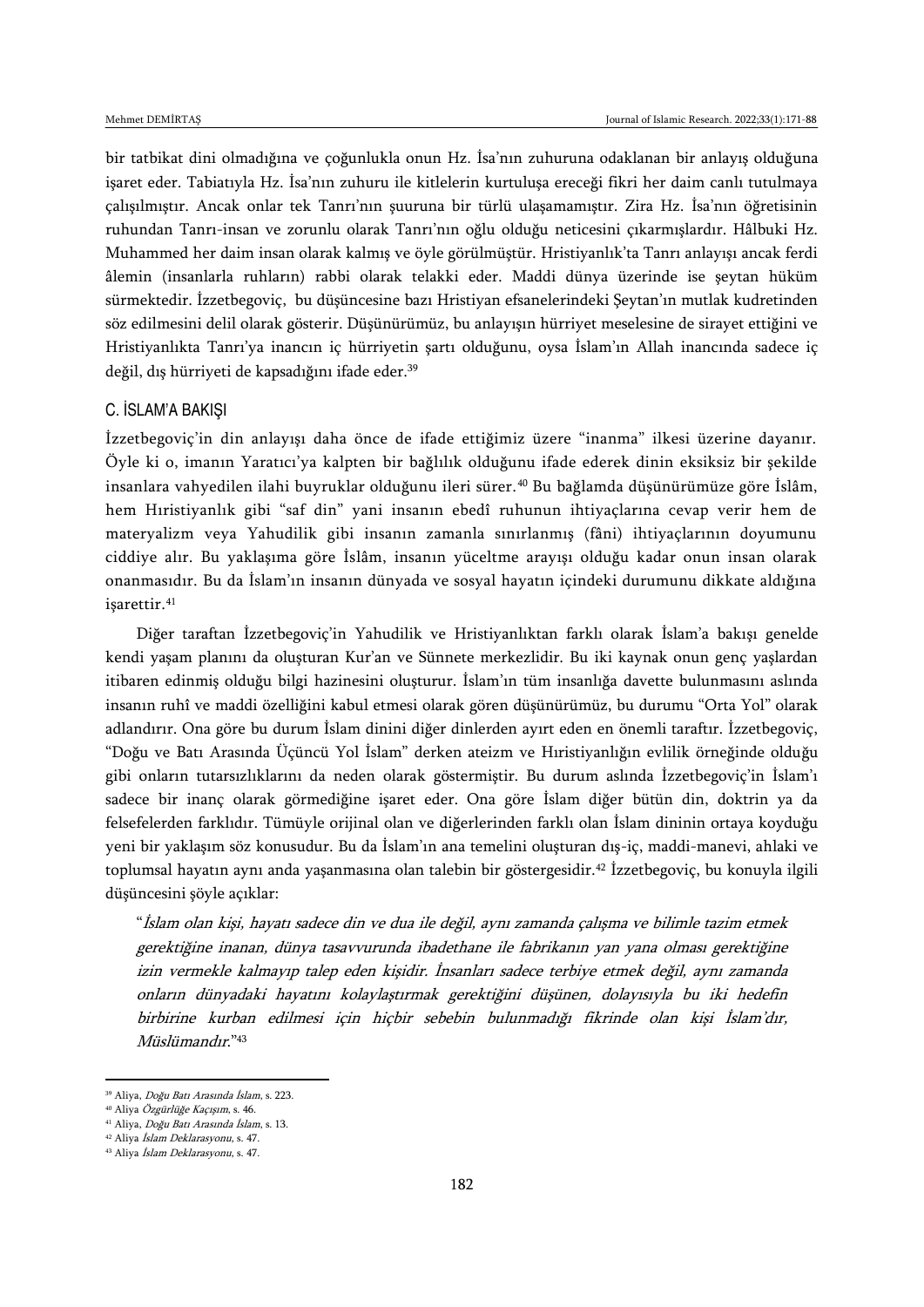Yukarıdaki ifadelerden de anlaşıldığı üzere İzzetbegoviç'in çizmiş olduğu bu portre aslında onun Kur'an'a bakışıyla alakalıdır. Öyle ki o, Kur'an'ın bir edebiyat değil, bilakis hayatın gerçeklerine dayanan bir yaşam modeli olduğunu iddia eder. Ona göre Kur'an'a sadece bir düşünce tarzı olarak bakmak doğru değildir. Onda aynı zamanda inananlarına bir yaşama formu veren unsurlar da bulunmaktadır. Bunun en güzel örneğini de Hz. Peygamber hayatında buluruz. Çünkü O'nun hayatında sevgi ile kuvvet, yüce ile doğal olan ve ilahi ile insani hususlar birbiriyle en güzel şekilde örtüşür.<sup>44</sup>

Görülüyor ki İzzetbegoviç için İslam dininin maddi ve manevi alana olan vurgusu aslında onun, insan yaşamını merkeze alarak ne derece meseleye gerçekçi baktığına da bir delalettir. Öyle ki bu durum İslam'ın insan üzerine değerlendirmeler yaparken insan-insan, insan-toplum ve insan-Tanrı ilişkisini bir bütün olarak görmesiyle alakalıdır. İşte düşünürümüz İslam'ın bu üç sacayağının bilincinde olarak İslam üzerine fikirlerini bütüncül bir perspektifle inşa eder. İnsanın doğasından hareketle İzzetbegoviç tüm dünya görüş ve felsefelerini üç yönelim etrafında toplar: Dini görüş, materyalist görüş ve İslamî görüş. İzzetbegoviç burada "dini görüş" kavramını ruhu ön plana çıkartan Hristiyanlık için kullanır. İslam'ı ise ondan ayrı olarak ele alır. O, bu üç görüşün var olma sebebini de insan varlığının ruh-beden ikiliğine sahip olmasıyla alakalı görür.<sup>45</sup> Ona göre beden bilimin, ruh ise dinin ve etiğin konusudur. Bu ikili yapı İslam'ın gelmesiyle aşılmıştır. Dini görüş ruhun, materyalist görüş tabiatın, İslam ise insanın projeksiyonudur.<sup>46</sup>

Başka bir ifadeyle İzzetbegoviç açısından kusursuz insanî yaşam insanın iki boyutlu bir varlık olduğunu kabul etmekle mümkündür. Dünyada bu ikili gerçekliği sadece İslâm kabul etmiştir: "En yüksek şekli insanda sergilenen ruh-madde birliği prensibinin adı İslâm'dır"<sup>47</sup> İslâm, ikili gerçekliği kabul etmekle beraber insanın irade özgürlüğüne sahip olmasıyla onu hem hayvanlardan hem de meleklerden üstün tutar. Ancak İslam insandan kendi tabiatını aşan vasıflar geliştirme gayreti içinde olmasını beklemez. Yani insanları aziz ya da melek yapmak gibi bir amacı yoktur. Çünkü böyle bir istek hayalidir. İzzetbegoviç, İslam'ın amacının insanı insan yapmaktan ibaret olduğu fikrindedir. Kısacası İslam, insanın manevi tarafını dikkate alarak onun hayat, sıhhat, zihin, sosyal davranış, mutluluk ve zevke olan meylini yok etmek istemez. İslam insanın tüm bu arzu ve isteklerinin dengeli bir şekilde düzenlenmesini ister. <sup>48</sup>

Ancak İslam'ın hayata bakıştaki bu itidalli orta yol yaklaşımı gerek materyalistler gerekse "saf din" mensupları (Hristiyanlar) tarafından eleştirilmiştir. Öyle ki materyalistlere ve sosyalistlere göre İslâm, sosyal ve siyasal meselelere karşı duyarlılığı olmayan sağ karakterli salt dini ve mistik bir inanç iken; Hristiyanlara göre ise İslâm sadece sol karakterli sosyal ve siyasî bir hareket olarak görülmektedir. Hristiyanlar İslâm içindeki akılcıları görerek, sosyalistler ise İslâm içindeki maneviyatçıları görerek bu hükme varırlar.<sup>49</sup>

İzzetbegoviç'e göre böyle bir düalizm izleniminin sebebi, mutasavvıfların daima İslam'ın manevi tarafını; akılcıların da daha çok dünyevi tarafı ön plana çıkarmasından dolayıdır. Düşünürümüz bu her iki grubun İslam'a tek boyutlu yaklaşımını doğru bulmaz ve onların Müslümanlığı kuşatıcı bir biçimde

<sup>44</sup> Aliya, Doğu Batı Arasında İslam, s. 19.

<sup>45</sup> Aliya, Doğu Batı Arasında İslam, s. 11.

<sup>46</sup> Özyurt, a.g.m., s. 219.

<sup>47</sup> Aliya, Doğu Batı Arasında İslam, s. 11.

<sup>48</sup> Aliya, Doğu Batı Arasında İslam, s. 245.

<sup>49</sup> Aliya, Doğu Batı Arasında İslam, s. 20. Bkz. Özyurt, a.g.m., s. 244.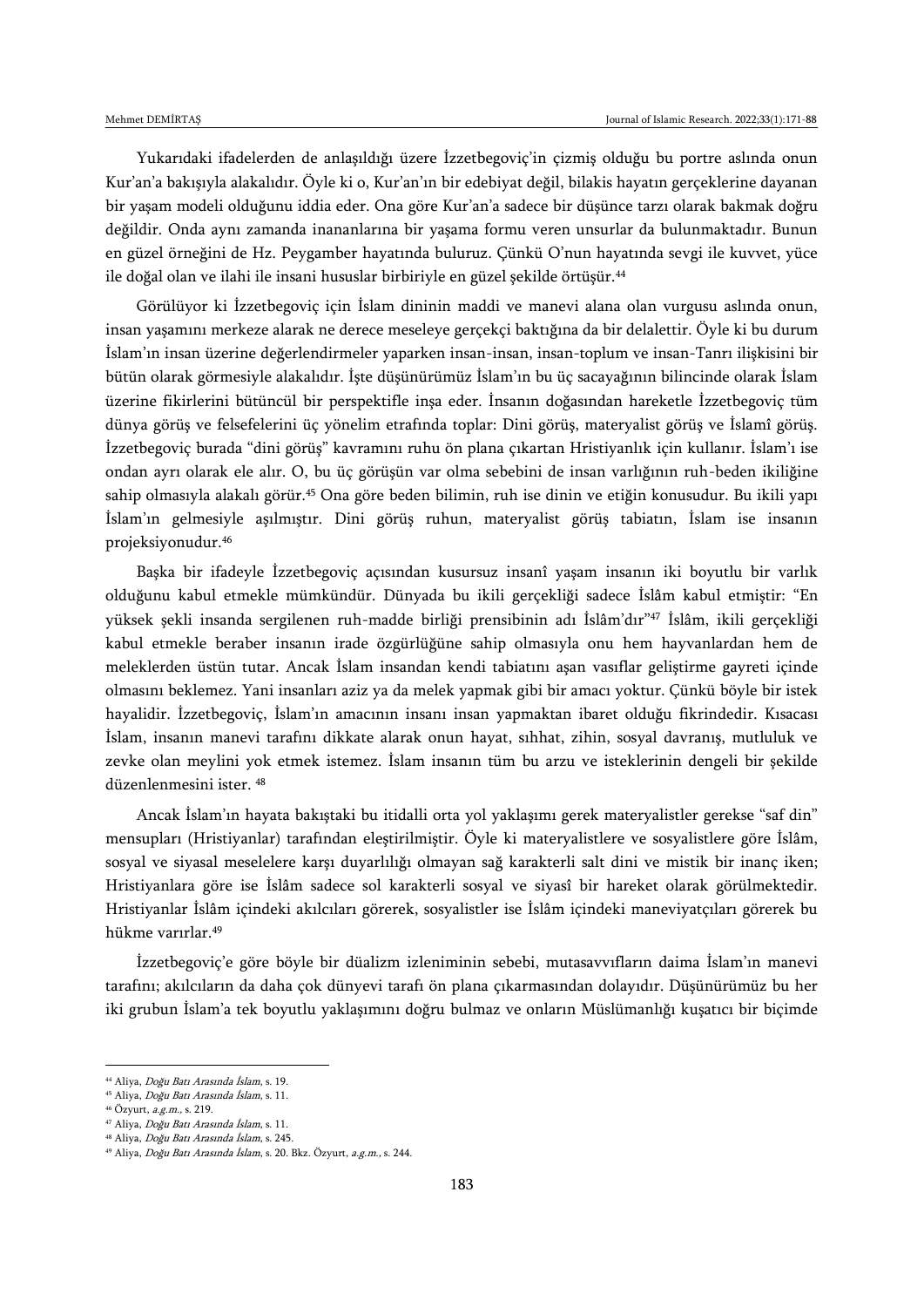kavrayamadıklarını ileri sürer. Bu düşüncesine delil olarak İzzetbegoviç, namaz öncesi aldığımız abdesti örnek gösterir ve bu durumu şöyle izah eder:

"Abdesti ele alalım: Mutasavvıf onu sembolik mana taşıyan bir temizlenme olarak tarif edecek, akılcı ise onu sırf bir hıfzıssıhha tedbiri olarak görecektir. Her ikisi de kısmen haklıdır. Sufinin görüşü noksandır, zira abdesti sadece forma, sembolik hareketlere, başka bir ifadeyle aynı mantığa uyarak diğer meselelerde de İslam'ı içindeki bütün fiziki, fikri ve sosyal unsurları görmezlikten gelerek peyderpey "saf dine" (maneviyatçılığa) irca etmektedir." 50

Yukarıdaki ifadelerden de anlaşıldığı üzere İzzetbegoviç, İslam düşünce tarihinde gerek tasavvufi gerek akılcı yaklaşımların İslam'ı yorumlamada yetersiz kaldığı görüşündedir. Ona göre İslam'ı tasavvufi boyutuyla açıklamaya çalışanlar Hristiyanlar gibi maneviyata indirgeyerek hata etmiştir. Akılcılar ise dinin dünyevi tarafını fazlaca öne çıkararak sosyalizm ve materyalizme kaymıştır. Düşünürümüz açısından bu her iki görüş de İslam'ı tam olarak temsil edemez. Çünkü İzzetbegoviç'in düşüncesine göre ruh ve beden birlikteliğini dengelemeyen her türlü İslamî yorum eksik ve kusurludur.<sup>51</sup> İşte bu düşüncelerden hareket ederek İzzetbegoviç, İslam'ın ruh-beden birliğini kabul eden bir din olduğunu, Hristiyanlık ve sosyalizm (Yahudilik) tarafından temsil edilen anlayışta ise insanın bu ikili yapısının keskin bir şekilde ayrıldığını; hâlbuki İslam'ın insanın hem ruh hem de beden tarafını dikkate alarak onları birbirine bağladığını<sup>52</sup> ve bunu yaparken de onun, insanları "ibadet, fedakârlık, tövbe, zühd, iyilik ve sevgiye yönelttiği gibi "beden, iktidar, mücadele, adalet, sağlık, ilim, ödül ve güce de yönelttiğine vurgu yapar.<sup>53</sup> Öyle ki İzzetbegoviç, İslâm'ı Hristiyanlık ile sosyalizmin kaba bir sentezi olarak görmez. Ona göre İslâm, onların sahip olduğu hakikat paylarını sadece tanımakla kalmaz, aynı zamanda onların insanda ontolojik olarak var olan özellikleri eksik bırakmalarını doğru bulmayarak tamamlayıcı bir yaklaşımla bu ikili yapıyı (ruh-beden) kabul eder ve onu hayata geçirmeye çalışır.<sup>54</sup>

Aslında İzzetbegoviç'in beslendiği kaynaklara ve zihin dünyasındaki İslam anlayışına bakıldığında tasavvufa ve geleneksel din anlayışına biraz mesafeli olduğu görülür. O, her ne kadar akılcı olarak nitelendirdiği Müslüman bir kesimin İslam anlayışına eleştiriler getirse de eleştirilerinin esas noktasında mutasavvıflar yer alır. İzzetbegoviç, tasavvufun zühd prensibinin evrensel olduğunu kabul eder ve Müslümanların da zühdü Hristiyanlardan öğrendiğine değinir. Yani İzzetbegoviç açısından mahiyeti gereği zühd, Hristiyan kökenlidir.<sup>55</sup> Onun zühd ile ilgili görüşleri şu şekildedir:

"İslâm bir nevi zühdü tanımakla beraber, hayat, sıhhat, zihin, sosyal davranış, mutluluk ve zevke olan meyli yok etmek istememiştir. Kabul ettiği zühdü kan ile ruh, hayvanî ile ahlâkî arzu ve istekler arasında bir muvazene unsuru telâkki etmektedir. Abdest, namaz, oruç, cemaat, faaliyet, mücadele, gözlem ve meditasyon vasıtasıyla İslam, tabiatın insanı şekillendirme işini sürdürmektedir. Hiçbir hususta tabiata karşı değildir. O, insandan bütün sorumluluğu üzerine almasını istemiştir. 56

<sup>50</sup> Aliya, Doğu Batı Arasında İslam, s. 20.

<sup>51</sup>Aliya İslam Deklarasyonu, s. 21.

<sup>52</sup> Aliya Özgürlüğe Kaçışım, s. 179.

<sup>&</sup>lt;sup>53</sup> Aliya İzzetbegoviç, İslâmî Yeniden Doğuşun Sorunları, çev. Rahman Ademi, Fide Yayınları, İstanbul 2010, s-42-43.

<sup>&</sup>lt;sup>54</sup> Aliya, *Doğu Batı Arasında İslam*, s. 22. <sup>55</sup> Aliya Özgürlüğe Kaçışım, s. 238.

<sup>&</sup>lt;sup>56</sup> Aliya, Doğu Batı Arasında İslam, s. 245.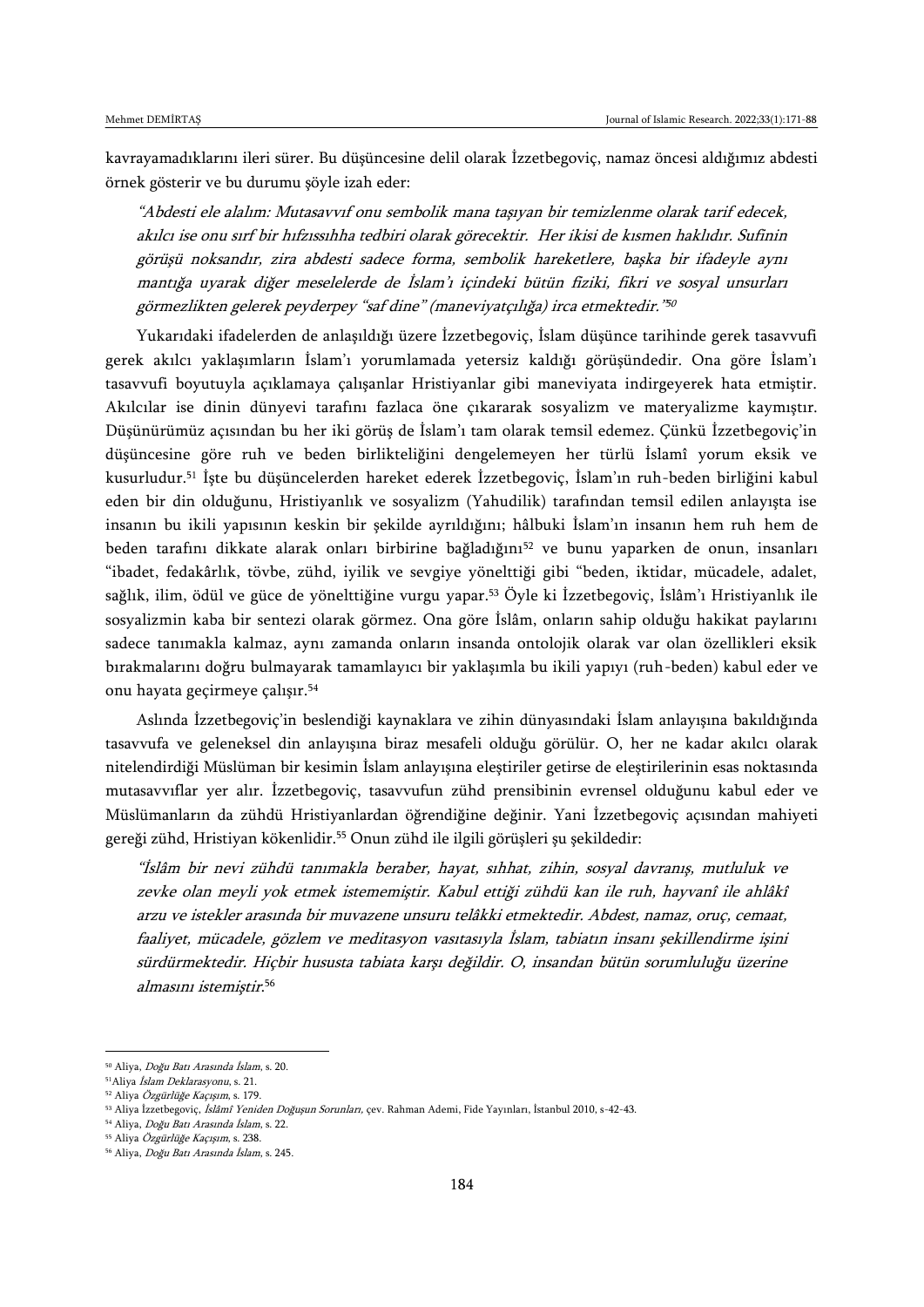Bir bütün olarak bakıldığında İzzetbegoviç için İslâm, sadece maneviyata indirgendiğinde yani onu tasavvufî yorumlarla sınırlı tuttuğunuzda ya da insanı salt materyalist bir yorumla anlamaya çalışan sosyalizme eş değer tuttuğunuzda İslam dini açıktan buna karşı direnç gösterir. Hatta İzzetbegoviç'in ifadesiyle;

"İslam'ın Marksizm'e ihtiyacı olmadığı gibi kimi tarikatlar onların esasında yatan tasavvuf felsefesi, İslam'ın bir nevi Hristiyanlaşması, Hz. Muhammed'den Hz. İsa'ya doğru gerilemesi olarak vasıflandırabileceğimiz bir sapmadır." 57

Tasavvufa getirdiği bir diğer eleştiri ise onun hurafeye, paganizme yol açtığıdır. Öyle ki İzzetbegoviç açısından popüler sufilik, dini yaşamın, hurafelerle doldurulmasıyla sonuçlanmıştır. O, halk tarafından rağbet görülen tasavvufun, teolojiyle de bir ikilem içerisine girdiğine inanır ve teolojinin bir ilim, tasavvufun ise bir şiir olduğunu iddia eder. Hatta bu düşüncesini daha da ileri götürerek teolojik İslam'ın şehir dini, tasavvufun ise popüler bir halk dini olduğunu ileri sürer.<sup>58</sup> Bu anlamda düşünürümüze göre tasavvufun İslam'a en büyük zararı İslam dininin eylem (aksiyon) tarafını ikinci plana atmasıdır. İzzetbegoviç'e göre sufiliğin ortaya çıkışı, İslam'ın karakterini değiştirmiştir. Öyle ki ona göre 11. yüzyıldan 19. yüzyıla kadar neredeyse bin yıllık bir döneme damgasını vuran sufilik, mevcut enerjiyi felce uğratmış ya da en azından zihinlerin ruhî enerjilerini içeriye döndürmüş ve Kur'an'ın insanlara öğütlediği ve onlardan yapmalarını istediği âleme detaylı bakılması, tefekkür edilmesi, gözlenmesi ve ondaki inceliklerin farkına varılması düşüncesinin önüne perde çekmiştir.<sup>59</sup>

İzzetbegoviç'in tasavvuf konusunda bu şekilde düşünmesinin en önemli sebeplerinden biri de Gazali'dir. Zira o, fikirleriyle İslam düşüncesinde ve toplumların din anlayışında belirleyici bir karakter olmuştur. İzzetbegoviç'e göre Gazali'nin eserlerinde bir tür Hristiyan ruhaniyeti bulunur. Ona göre, Gazali'nin eserleri İslam âleminin bilim dâhil, gerçek gündelik sosyal meselelerden insanları uzaklaştırmıştır. İzzetbegoviç açısından Gazali, "saf dini" (dinin ruh-maneviyat tarafı) tercih etmekle İslam'ın her iki dünyanın da dini olduğu anlayışının uzağına düşmüştür. İzzetbegoviç'in Gazali ve tasavvuf hakkında böyle düşünmesinin en önemli sebebi, modernist akımın öncülerinden olan Fazlurrahman ve Muhammed Reşid Rıza gibi isimlerin eserlerinden çok etkilenmesidir.<sup>60</sup>

Öte yandan İzzetbegoviç, İslâm dininin bilimle olan ilişkisinin diğer dinlerden farklı olduğuna temas eder. Ona göre İslam, din ile bilim arasındaki gerilimi yok eden bir içeriğe sahiptir. Hâlbuki tarihte birçok din aklın, bilimin ve teknolojinin yerini almak istemiş ve bu isteğin tabiî sonucu olarak sonunda din ile akıl çatışma içine girmiştir. Düşünürümüze göre bu çatışmanın çözümü, onları ayırmaktan geçmez. Zira din ile bilimi birbirinden ayırdığınızda din, insanları geri kafalılığa; ilim ise ateizme sürükler.<sup>61</sup> Bu bağlamda İslâm dini bırakınız din ve bilimi birbiriyle kavga ettirmeyi, tam aksine daha da fazla yakınlaştırmıştır. Bu durum aslında Kur'an'ın bilimsel hakikatler içermesinden değil, bilime yönelik güçlü bir tavrı olmasından ve dış dünyayla ilişki kurmayı teşvik etmesinden kaynaklanmaktadır.

<sup>&</sup>lt;sup>57</sup> Aliya, *Doğu Batı Arasında İslam*, s. 246.

<sup>58</sup> Aliya Özgürlüğe Kaçışım, s. 307.

<sup>59</sup> Aliya Özgürlüğe Kaçışım, s. 306.

<sup>60</sup> Aliya Özgürlüğe Kaçışım, s. 306.

<sup>&</sup>lt;sup>61</sup> Aliya, *Doğu Batı Arasında İslam*, s. 290.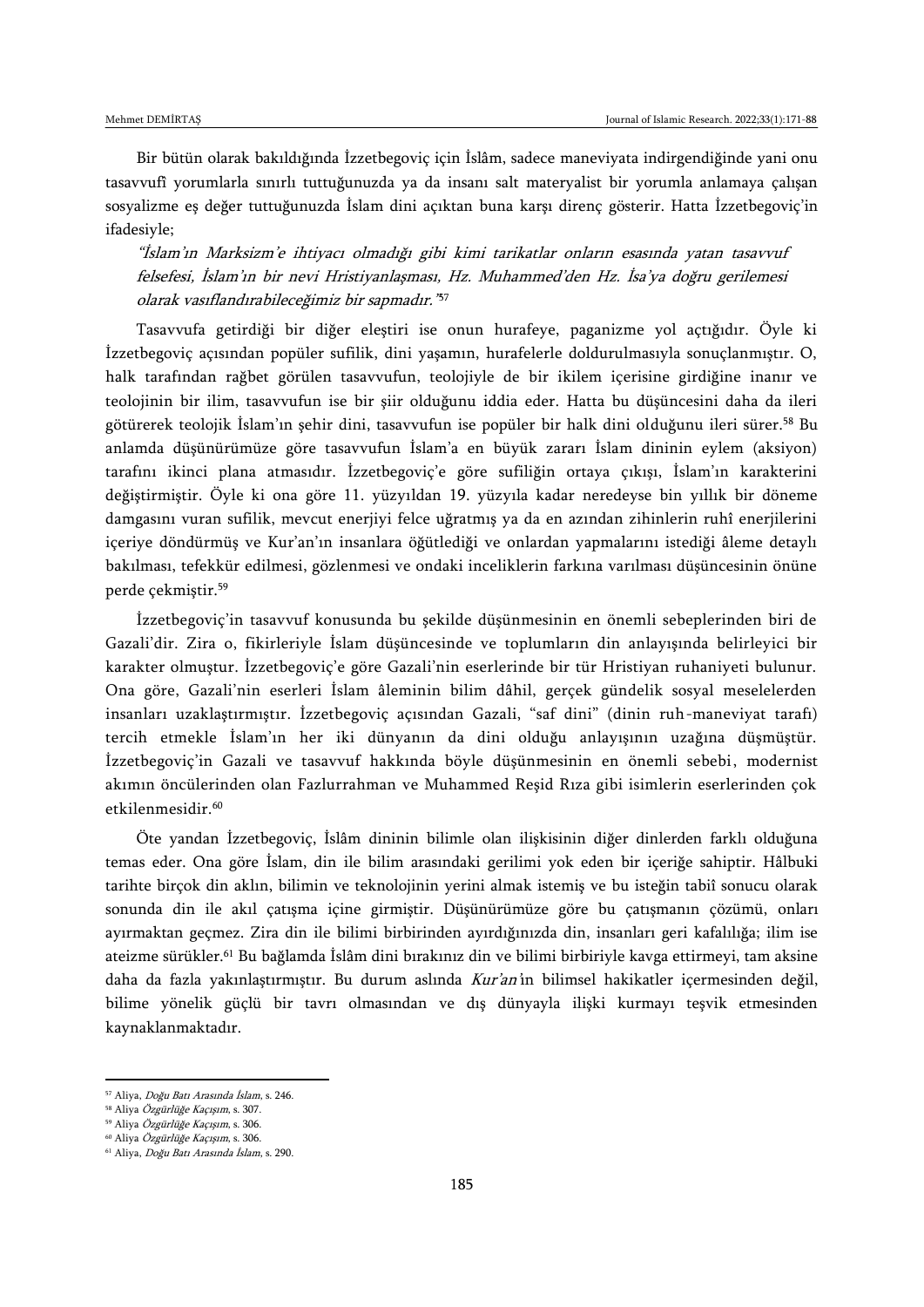### 3. İKİ MÜTEFEKKİRİN DİN ANLAYIŞINA MUKAYESELİ BAKIŞ

20. Yüzyılın yetiştirdiği en değerli mütefekkirlerinden Nurettin Topçu ve Aliya İzzetbegoviç, farklı coğrafyalarda yaşamış olsalar da dini meselelere bakışta özellikle Müslümanların sorunlarını kendilerine dert edinmeleriyle ve geri kalmışlığın sebebinin İslam olmadığını vurgulamalarıyla ön plana çıkmış iki aydınımızdır. Öyle ki bu iki düşünürümüz birbiriyle hiç tanışmadan hatta birbirlerinin isimlerini bile bilmeden, mektuplaşmadan ve herhangi bir iletişim halinde olmadan içinde bulundukları şartların da etkisiyle hem itikadî, hem toplumsal, hem de ahlakî meseleler üzerine kafa yormuşlar ve bu sorunların çözümü noktasında birtakım kavramları yeniden ele alarak çözüm önerileri sunmuşlardır. Bu iki düşünürümüz arasındaki düşünce benzerlikleri ve ayrılıkları maddeler halinde şu şekilde ortaya koyabiliriz:

1. Kuşkusuz her iki düşünürümüzün de ortak derdi bilinçsiz bir İslamî yaşam içine düşmüş İslam coğrafyasının yeniden uyanışını sağlamaktır. Zira onların içinde bulunduğu dönemde özellikle 20. Yüzyılın başlarında İslam ülkelerinin neredeyse tamamına yakını (birkaç ülke hariç) sömürgeleştirilmişti ve Müslüman toplumlar kendilerini idare etmekten aciz duruma düşürülmüştü. Tabiatıyla bu durum karşısında bir kısım insanlar geri kalmışlığın sebebini İslam'a mâl ediyordu.

2. İslam dünyasının bu çıkmazlarına çözüm bulmaya çalışan iki düşünürümüz geri kalmışlığın suçunu İslam'a yıkan anlayışa başkaldırarak sorunun İslam'dan kaynaklanmadığını, bu iddianın geçerli bir iddia olmadığını ve yanlış bir çıkarım olduğunu ileri sürerek asıl sebebinin Müslümanların kendi tembelliklerinin ve düşünmeyi sekteye uğratmalarının özellikle bilim ve teknikte yarış halinde olmamalarından kaynaklandığına dikkat çekmişlerdir.

3. Bu minvalde onlar düşüncelerinin merkezine İslam'ı koyarak onun; varlık, bilgi, değer, ahlak ve toplum gibi temel meselelere dair çözüm önerilerini açığa çıkarma gayreti içinde olmuşlardır.

4. Nurettin Topçu, hayatı boyunca Batı düşüncesinin Müslümanlar tarafından taklit edilerek işlenmesine isyan ediyordu. Özellikle iktidarı elinde bulunduranların yabancılaşmış aydınların kurguladığı kurtuluş reçetelerine sahiplenmesini kabul etmiyordu. O nedenle Topçu, Batı'da edinmiş olduğu bilgi birikimini kendi kültür havzasında işleyerek kendi medeniyetinin tekrar ayağa kalkması için doğru teşhisler yapılması gerektiğine vurgu yapıyordu. Öyle ki Topçu, bu düşünceden yola çıkarak maddi dünyanın karşısında isyandan hareketle gelenekçi bir İslam anlayışını benimseyerek ahlakla dinin yaşanılan bir değer olması gerektiğine vurgu yapıyordu.

5. İzzetbegoviç ise Batı'nın yıkıcı etkilerinden sıyrılmak için "üçüncü yol" fikrini benimsemiştir. İslam dünyasında beklenen bu uyanış, aslında makineleşmiş maddi dünyanın yok edici tavrına karşı kendi kimliğini koruma içgüdüsüyle ortaya konulan reaksiyondur.

6. İzzetbegoviç, mistisizme mesafeli bir düşünürken Topçu tam aksine vahdet-i vücutçu bir anlayışa sahiptir. O, çoğunlukla medeniyet, bilim, kültür, sanat vb. konularda dengeden yana bir tavır alarak bu alanların birbiriyle kavgalı değil, bilakis ortak yönlerinin olduğunu vurgulayarak var olduğu iddia edilen çatışmanın çok da gerçekçi bir çatışma olmadığına hükmeder. Topçu ise meselelere daha çok ruhî/ideal ve dini açıdan bakmaya çalışır.

7. Her iki düşünürümüz de özgürlükten asla taviz vermemiştir. Hatta özgürlüğün kaynağı olan iradenin, Allah'ın varlığına biricik delil olduğunu iddia etmişlerdir.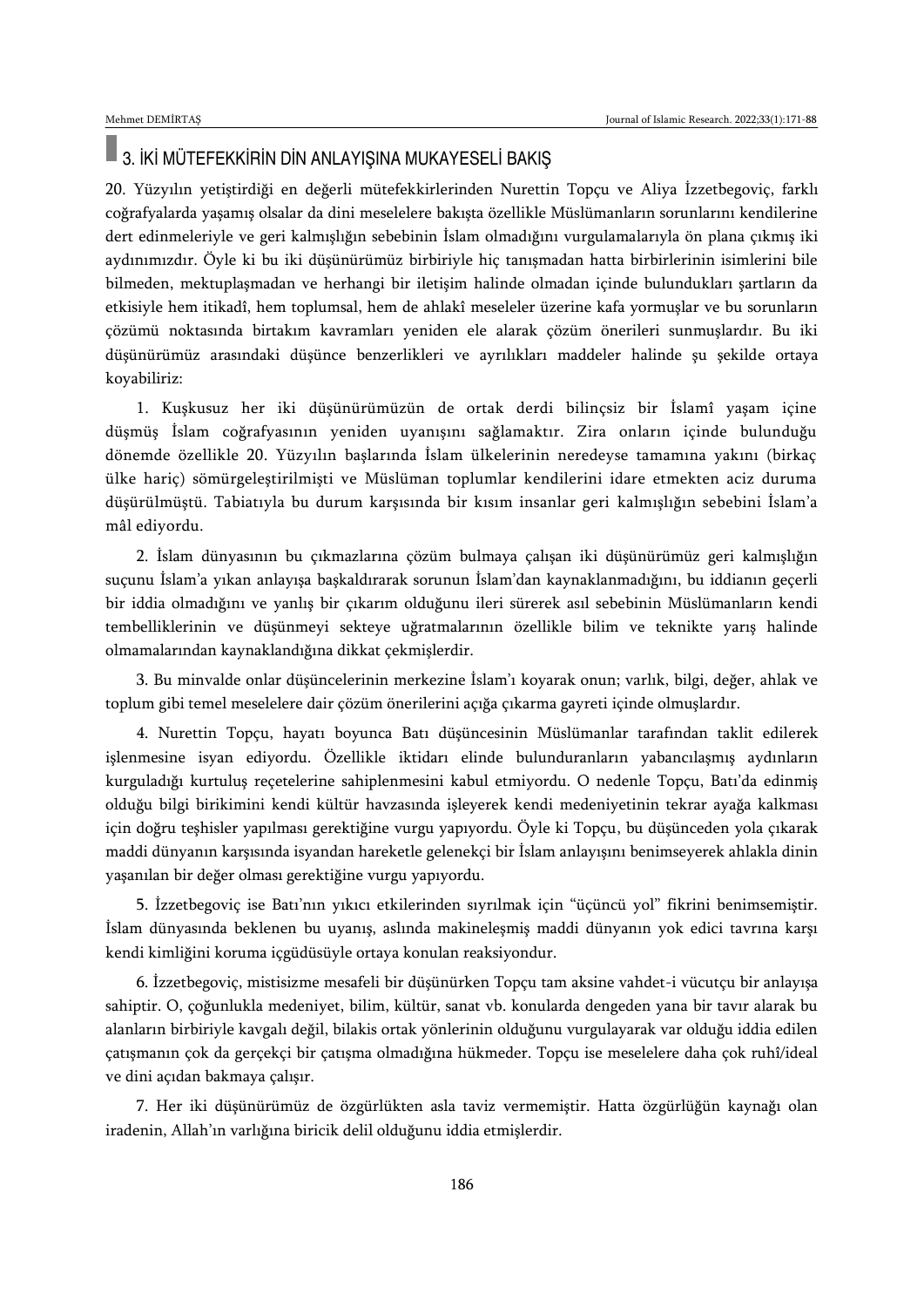8. Topçu'nun din anlayışında tasavvuf, pasif bir hareket olmayıp bilakis aktif bir eylemken; İzzetbegoviç'in din anlayışında ise tasavvuf, çok belirleyici bir unsur olmayıp bilakis İslam dünyasının geri kalmasında önemli bir etken olmuştur. O, İslam düşünce tarihinde gerek tasavvufi gerek akılcı yaklaşımların İslam'ı yorumlamada yetersiz kaldığına inanır. Ona göre tasavvuf, İslam'ı Hristiyanlar gibi maneviyata indirgeyerek hata etmiş, akılcılar ise dini, dünyevi tarafını fazlaca öne çıkararak sosyalizm ve materyalizme kaymışlardır. Düşünürümüze göre her iki görüş de İslam'ı temsil edemez. Çünkü ruh ve beden birlikteliğini dengelemeyen her türlü İslamî yorum eksiktir, kusurludur. İzzetbegoviç'in beslendiği kaynaklara ve zihin dünyasındaki İslam anlayışına baktığımızda, tasavvufa ve geleneksel din anlayışına mesafeli olduğunu net bir şekilde görürüz. Zira o, tasavvufun zühd prensibinin ve tasavvuf felsefesinin kaynağının Hristiyanlık dinine dayandığı kanaatindedir.

9. Ancak bu iki düşünürün din anlayışında dinin, insanın manevi yönünü inanma merkezli bir ruhî hareketle mutlak varlığa doğru ulaştıran tek gerçek olgu olduğu tartışılmaz bir gerçekliktir.

10. Her iki düşünür de münevverliğin Batılılaşmakla eşdeğer olarak görülmesine tepkilidir.

11. Topçu, kendine ait metafiziğe sahip bir filozofken, İzzetbegoviç ise kendi değerlerini inşa eden bir entelektüeldir. Burada asıl dikkat çekici olan ise her ikisinin de arayış ve hareket halinde olmasıdır.

12. Her iki düşünürümüz de özgürlük kavramına çokça değinirler. Zira özgürlük insana doğuştan Allah tarafından verilmiştir. İzzetbegoviç Allah'a olan hayranlığını bu kavramda bulur. Topçu ise bu kavrama daha fazla bir anlam yükleyerek insanın insan olabilmesi için hür olması gerektiğine dikkat çeker ve Allah'ın varlığının biricik delili olduğuna işaret ederek oradan varlığın birliği düşüncesine geçer.

13. Her iki düşünürümüzün ahlak anlayışı birbirine benzerdir. İki mütefekkirimiz de dinden gelen ya da dine dayalı ahlakın diğerlerine göre daha üstün olduğunu iddia ederler. Onlara göre ahlakı akla dayandırma ve akıl yoluyla tahlil etmek birçok yönden kusurludur. Çünkü ahlak, aklın mahsulü değildir. Bu prensip olarak da tatbikat olarak da böyledir.

14. Özellikle İzzetbegoviç, yazdığı eserler ve konuşmalarla bilhassa İslam'ın diğer dinlerden farklı olan yönünü ön plana çıkararak onun insanlar için neden bir kurtuluş dini olduğunu temellendirme gayretine gitmiştir.

15. Her iki mütefekkirimiz de düşüncelerinden dolayı meslek hayatlarında dönemin yöneticileri tarafından çok büyük sıkıntılara maruz bırakılmıştır. Ancak her ikisi de düşüncelerinden ve davalarından asla taviz vermemiş, bilakis dini düşünce, eğitim, ahlak, toplum vb. üzerine geride çok önemli eserler bırakmışlardır.

## SONUÇ

Nurettin Topçu ve Aliya İzzetbegovç üzerine yapmış olduğumuz bu çalışma neticesinde gördük ki her iki düşünürümüz de fikirlerini sadece söyleyip bırakmamış, bilakis aktif bir şekilde yazıya dökerek gelecek kuşaklara sağlıklı bir din anlayışı için yol haritası sunmuşlardır. Onların bütün amacı ve gayesi aslında daha iyi, daha doğru ve daha makul bir din anlayışını özellikle İslam dininin adalet, sevgi, barış, kardeşlik ve hoşgörü ilkelerinin toplumun tüm kesimlerinde yaygınlaşmasında ve benimsemesinde katkıda bulunmak ve çağın tüm gerçekleriyle (bilim, teknik, sanat, ahlak vb.) yüzleşen bir Müslüman